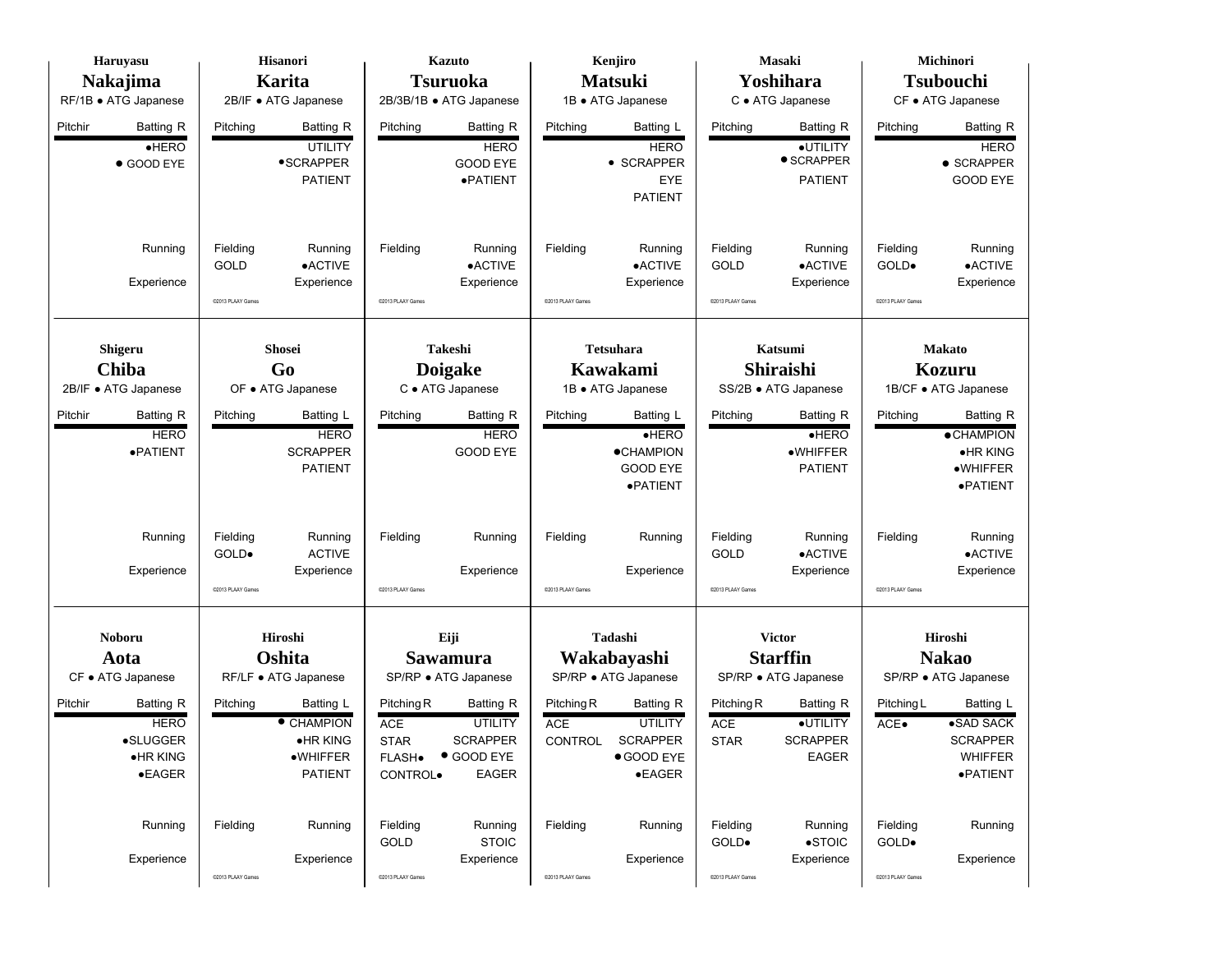| Jiro                                                                                                                         | <b>Takehiro</b>                                                                    | Hideo                                                               | <b>Kazuhiko</b>                                                            | Kenjiro                                                                    | Masaaki                                                                            |  |  |
|------------------------------------------------------------------------------------------------------------------------------|------------------------------------------------------------------------------------|---------------------------------------------------------------------|----------------------------------------------------------------------------|----------------------------------------------------------------------------|------------------------------------------------------------------------------------|--|--|
| <b>Noguchi</b>                                                                                                               | <b>Bessho</b>                                                                      | Fujimoto                                                            | Kondo                                                                      | <b>Tamiya</b>                                                              | Mori                                                                               |  |  |
| SP/RP · ATG Japanese                                                                                                         | SP/RP · ATG Japanese                                                               | SP/RP · ATG Japanese                                                | 1B/CF · ATG Japanese                                                       | CF • ATG Japanese                                                          | C · ATG Japanese                                                                   |  |  |
| Pitchir R<br>Batting R<br><b>SCRAPPER</b><br><b>ACE</b><br><b>GOOD EYE</b><br><b>STAR</b><br><b>EAGER</b><br><b>DB CONTF</b> | Pitching R<br>Batting R<br><b>SCRAPPER</b><br>ACE<br>CONTROL<br><b>EAGER</b>       | Pitching R<br>Batting R<br><b>SCRAPPER</b><br><b>ACE</b><br>CONTROL | Batting L<br>Pitching<br>$\bullet$ CHAMPION<br><b>OGOOD EYE</b>            | Batting L<br>Pitching<br>$\bullet$ CHAMPION<br>• GOOD EYE                  | Batting L<br>Pitching<br>● GOOD EYE<br><b>EAGER</b>                                |  |  |
| Running<br>GOLD<br>Experience                                                                                                | Fielding<br>Running<br>$\bullet$ STOIC<br>GOLD.<br>Experience<br>@2013 PLAAY Games | Fielding<br>Running<br>GOLD.<br>Experience<br>@2013 PLAAY Games     | Fielding<br>Running<br>GOLD.<br>•ACTIVE<br>Experience<br>@2013 PLAAY Games | Fielding<br>Running<br>GOLD.<br>•ACTIVE<br>Experience<br>@2013 PLAAY Games | Fielding<br>Running<br>$\bullet$ STOIC<br>GOLD.<br>Experience<br>@2013 PLAAY Games |  |  |
|                                                                                                                              |                                                                                    |                                                                     |                                                                            |                                                                            |                                                                                    |  |  |
| Michio                                                                                                                       | Morimichi                                                                          | Satoru                                                              | <b>Shigeo</b>                                                              | Shinichi                                                                   | Takeshi                                                                            |  |  |
| Nishizawa<br>1B · ATG Japanese                                                                                               | <b>Takagi</b><br>2B(3B) · ATG Japanese                                             | Sugiyama<br>LF • ATG Japanese                                       | <b>Nagashima</b><br>3B(SS) · ATG Japanese                                  | <b>Etoh</b><br>1B/LF • ATG Japanese                                        | Koba<br>SS/1B/2B · ATG Japanese                                                    |  |  |
|                                                                                                                              |                                                                                    |                                                                     |                                                                            |                                                                            |                                                                                    |  |  |
| Pitchir<br><b>Batting R</b>                                                                                                  | <b>Batting R</b><br>Pitching                                                       | Batting R<br>Pitching                                               | Batting R<br>Pitching                                                      | Pitching<br>Batting R                                                      | <b>Batting R</b><br>Pitching                                                       |  |  |
| • CHAMPION<br>$\bullet$ HR KING                                                                                              | <b>HERO</b><br>• SCRAPPER                                                          | HERO<br>•SLUGGER                                                    | HERO<br><b>•CHAMPION</b>                                                   | • CHAMPION<br>•SLUGGER                                                     | HERO<br>• SCRAPPER                                                                 |  |  |
|                                                                                                                              | <b>EAGER</b>                                                                       | ·HR KING                                                            | •SLUGGER                                                                   | $\bullet$ HR KING                                                          | ● GOOD EYE                                                                         |  |  |
|                                                                                                                              |                                                                                    | ·WHIFFER                                                            | •HR KING                                                                   | ·PATIENT                                                                   | •EAGER                                                                             |  |  |
|                                                                                                                              |                                                                                    |                                                                     | ·PATIENT                                                                   |                                                                            |                                                                                    |  |  |
| Running                                                                                                                      | Fielding<br>Running                                                                | Fielding<br>Running                                                 | Fielding<br>Running                                                        | Fielding<br>Running                                                        | Fielding<br>Running                                                                |  |  |
| $\bullet$ STOIC<br>IRON.                                                                                                     | $\bullet$ ACTIVE<br><b>GOLD</b>                                                    | <b>IRON</b> .                                                       | GOLD                                                                       | $\bullet$ STOIC<br>IRON.                                                   | $\bullet$ ACTIVE                                                                   |  |  |
| Experience                                                                                                                   | Experience                                                                         | Experience                                                          | Experience                                                                 | Experience                                                                 | Experience                                                                         |  |  |
|                                                                                                                              | @2013 PLAAY Games                                                                  | @2013 PLAAY Games                                                   | @2013 PLAAY Games                                                          | @2013 PLAAY Games                                                          | @2013 PLAAY Games                                                                  |  |  |
|                                                                                                                              |                                                                                    |                                                                     |                                                                            |                                                                            |                                                                                    |  |  |
| <b>Tatsuro</b>                                                                                                               | Wally                                                                              | Yoshiro                                                             | Gene                                                                       | <b>Masaaki</b>                                                             | Masaichi                                                                           |  |  |
| Hirooka                                                                                                                      | Yomamine                                                                           | Yoshida                                                             | <b>Bacque</b>                                                              | Koyama                                                                     | <b>Kaneda</b>                                                                      |  |  |
| SS/2B/3B• ATG Japanes∈                                                                                                       | CF/OF (1B) + ATG Japanes                                                           | SS (2B/3B) • ATG Japanes                                            | SP/RP · ATG Japanese                                                       | SP/RP · ATG Japanese                                                       | SP/RP · ATG Japanese                                                               |  |  |
| Pitchir<br><b>Batting R</b>                                                                                                  | Pitching<br>Batting L                                                              | Pitching<br><b>Batting R</b>                                        | Pitching R<br>Batting R                                                    | Pitching R<br><b>Batting R</b>                                             | Batting L<br>Pitching L                                                            |  |  |
| ·WHIFFER                                                                                                                     | $\bullet$ HERO                                                                     | <b>HERO</b>                                                         | •SAD SACK<br>ACE.                                                          | •SAD SACK<br><b>ACE</b>                                                    | •SAD SACK<br><b>ACE</b>                                                            |  |  |
|                                                                                                                              | • CHAMPION                                                                         | • SCRAPPER                                                          | ·UTILITY<br><b>CONTROL</b>                                                 | <b>UTILITY</b><br>FLASH.                                                   | <b>SCRAPPER</b><br><b>FLASH</b>                                                    |  |  |
|                                                                                                                              | $\bullet$ WHIFFER                                                                  | <b>GOOD EYE</b>                                                     | <b>SCRAPPER</b>                                                            | DB CONTRC SCRAPPER                                                         | ·WHIFFER<br>CONTROL                                                                |  |  |
|                                                                                                                              | ·PATIENT                                                                           | $\bullet$ EAGER                                                     | <b>WHIFFER</b><br><b>EAGER</b>                                             | <b>WHIFFER</b><br><b>EAGER</b>                                             | <b>EAGER</b>                                                                       |  |  |
|                                                                                                                              |                                                                                    |                                                                     |                                                                            |                                                                            |                                                                                    |  |  |
| Running                                                                                                                      | Fielding<br>Running                                                                | Fielding<br>Running                                                 | Fielding<br>Running                                                        | Fielding<br>Running                                                        | Fielding<br>Running                                                                |  |  |
| $\bullet$ ACTIVE<br>GOLD.                                                                                                    | GOLD.                                                                              | $\bullet$ ACTIVE<br>GOLD.                                           |                                                                            | <b>STOIC</b>                                                               | $\bullet$ STOIC<br>GOLD.                                                           |  |  |
| Experience                                                                                                                   | Experience                                                                         | Experience                                                          | Experience                                                                 | Experience                                                                 | Experience                                                                         |  |  |
|                                                                                                                              | @2013 PLAAY Games                                                                  | ©2013 PLAAY Games                                                   | @2013 PLAAY Games                                                          | @2013 PLAAY Games                                                          | @2013 PLAAY Games                                                                  |  |  |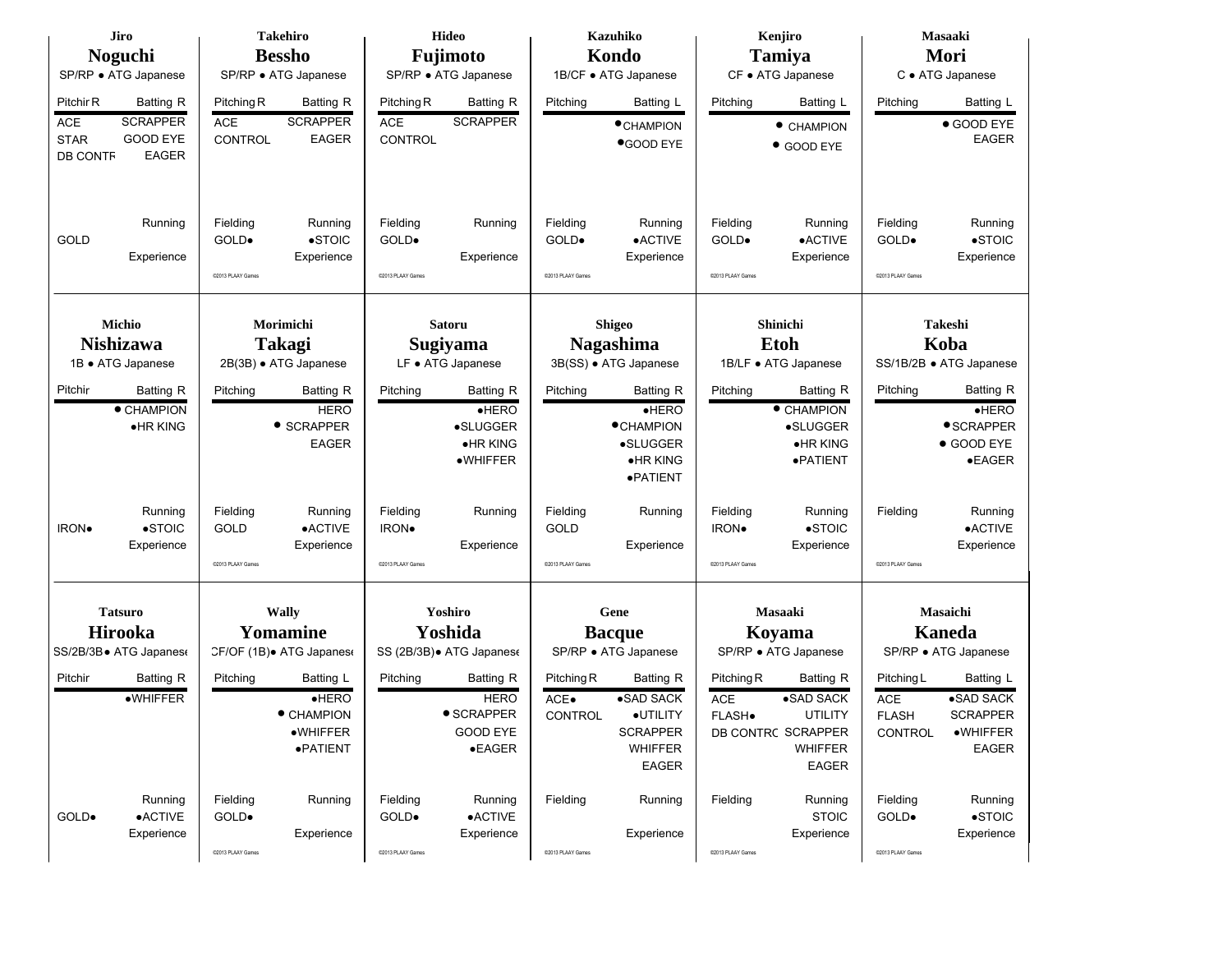| Motoshi                                                                                                                                                 | <b>Noburu</b>                                                                                                                          | Ryohei                                                                                              | Shigeru                                                                                                                            | <b>Takumi</b>                                                                                                    | Daryl                                                                                                     |
|---------------------------------------------------------------------------------------------------------------------------------------------------------|----------------------------------------------------------------------------------------------------------------------------------------|-----------------------------------------------------------------------------------------------------|------------------------------------------------------------------------------------------------------------------------------------|------------------------------------------------------------------------------------------------------------------|-----------------------------------------------------------------------------------------------------------|
| Fujita                                                                                                                                                  | Akiyama                                                                                                                                | Hasegawa                                                                                            | Sugishita                                                                                                                          | Otomo                                                                                                            | <b>Spencer</b>                                                                                            |
| SP/RP · ATG Japanese                                                                                                                                    | SP/RP · ATG Japanese                                                                                                                   | SP/RP • ATG Japanese                                                                                | SP/RP · ATG Japanese                                                                                                               | SP/RP · ATG Japanese                                                                                             | 2B/3B/1B• ATG Japanese                                                                                    |
| Pitchir R<br><b>Batting R</b><br><b>SAD SACK</b><br>ACE.<br><b>UTILITY</b><br>CONTROL <sup>.</sup><br><b>SCRAPPER</b><br><b>WHIFFER</b><br><b>EAGER</b> | Pitching R<br><b>Batting R</b><br><b>SAD SACK</b><br>$ACE-$<br><b>SCRAPPER</b><br>FLASH.<br><b>WHIFFER</b><br>CONTROL.<br><b>EAGER</b> | Pitching R<br><b>Batting R</b><br>•SAD SACK<br>$ACE-$<br>CONTROL<br><b>SCRAPPER</b><br><b>EAGER</b> | Pitching R<br>Batting R<br><b>ACE</b><br><b>UTILITY</b><br>FLASH.<br><b>SCRAPPER</b><br><b>WHIFFER</b><br>CONTROL.<br><b>EAGER</b> | Pitching R<br><b>Batting R</b><br>•SAD SACK<br>ACE<br>FLASH.<br><b>WHIFFER</b><br><b>EAGER</b><br><b>CONTROL</b> | Pitching R<br><b>Batting R</b><br><b>HERO</b><br>•SLUGGER<br>•HR KING<br><b>WHIFFER</b><br><b>PATIENT</b> |
| Running<br><b>STOIC</b><br>GOLD.<br>Experience                                                                                                          | Fielding<br>Running<br><b>STOIC</b><br>GOLD.<br>Experience<br>@2013 PLAAY Games                                                        | Fielding<br>Running<br><b>STOIC</b><br>GOLD.<br>Experience<br>@2013 PLAAY Games                     | Fielding<br>Running<br>GOLD.<br>Experience<br>@2013 PLAAY Games                                                                    | Fielding<br>Running<br>$\bullet$ STOIC<br>GOLD.<br>Experience<br>@2013 PLAAY Games                               | Fielding<br>Running<br>$\bullet$ STOIC<br><b>IRON</b> .<br>Experience<br>@2013 PLAAY Games                |
| Futoshi                                                                                                                                                 | Isami                                                                                                                                  | <b>Isao</b>                                                                                         | <b>Jack</b>                                                                                                                        | Junzo                                                                                                            | Kaoru                                                                                                     |
| Nakanashi                                                                                                                                               | <b>Okamoto</b>                                                                                                                         | <b>Harimoto</b>                                                                                     | <b>Bloomfield</b>                                                                                                                  | <b>Sekine</b>                                                                                                    | <b>Betto</b>                                                                                              |
| 1B (2B/3B) · ATG Japanese                                                                                                                               | 2B • ATG Japanese                                                                                                                      | LF • ATG Japanese                                                                                   | 2B (3B/1B). ATG Japanese                                                                                                           | RF • ATG Japanese                                                                                                | RF • ATG Japanese                                                                                         |
|                                                                                                                                                         |                                                                                                                                        |                                                                                                     |                                                                                                                                    |                                                                                                                  |                                                                                                           |
| Pitchir<br><b>Batting R</b><br><b>• CHAMPION</b><br>•SLUGGER<br>$\bullet$ HR KING<br>·WHIFFER<br>·PATIENT                                               | Pitching<br><b>Batting R</b><br>$e$ HERO<br><b>•SLUGGER</b><br>·WHIFFER                                                                | Batting L<br>Pitching<br><b>HERO</b><br>• CHAMPION<br>•SLUGGER<br>•HR KING<br>·PATIENT              | Pitching<br>Batting L<br><b>•CHAMPION</b>                                                                                          | Pitching<br>Batting L<br><b>HERO</b><br>● GOOD EYE                                                               | Pitching<br><b>Batting R</b><br>• CHAMPION<br>•SLUGGER<br>•HR KING<br>● GOOD EYE                          |
| Running<br>GOLD.<br>Experience                                                                                                                          | Fielding<br>Running<br>Experience<br>@2013 PLAAY Games                                                                                 | Fielding<br>Running<br>Experience<br>@2013 PLAAY Games                                              | Fielding<br>Running<br>$\bullet$ STOIC<br>GOLD.<br>Experience<br>@2013 PLAAY Games                                                 | Fielding<br>Running<br>Experience<br>@2013 PLAAY Games                                                           | Fielding<br>Running<br>GOLD.<br>•ACTIVE<br>Experience<br>@2013 PLAAY Games                                |
| Katsuya<br><b>Nomura</b><br>C (1B) · ATG Japanese                                                                                                       | <b>Kazuhiro</b><br>Yamauchi<br>LF • ATG Japanese                                                                                       | <b>Teruyuki</b><br><b>Takakura</b><br>CF • ATG Japanese                                             | Tokuji<br>Iida<br>1B · ATG Japanese                                                                                                | <b>Yasumitsu</b><br><b>Toyoda</b><br>SS/2B/3B · ATG Japanese                                                     | Yoshinori<br><b>Hirose</b><br>CF (2B) · ATG Japanese                                                      |
| Batting R<br>Pitchir<br>$\bullet$ CHAMPION<br><b>HR KING</b><br>$\bullet$ WHIFFER<br>·PATIENT                                                           | Pitching<br><b>Batting R</b><br>• CHAMPION<br><b>SLUGGER</b><br>·PATIENT                                                               | Pitching<br><b>Batting R</b><br><b>HERO</b><br>·WHIFFER<br>$\bullet$ EAGER                          | Pitching<br>Batting R<br>• CHAMPION<br>•SLUGGER<br>● GOOD EYE                                                                      | Batting R<br>Pitching<br><b>HERO</b><br>$\bullet$ HR KING<br>$\bullet$ WHIFFER<br>·PATIENT                       | <b>Batting R</b><br>Pitching<br>• CHAMPION<br>● GOOD EYE<br>$\bullet$ EAGER                               |
| Running<br>$\bullet$ STOIC<br>Experience                                                                                                                | Fielding<br>Running<br>Experience<br>@2013 PLAAY Games                                                                                 | Fielding<br>Running<br>GOLD.<br>Experience<br>@2013 PLAAY Games                                     | Fielding<br>Running<br>$\bullet$ ACTIVE<br>IRON.<br>Experience<br>02013 PLAAY Games                                                | Fielding<br>Running<br>IRON.<br>Experience<br>@2013 PLAAY Games                                                  | Fielding<br>Running<br>GOLD.<br>$\bullet$ ACTIVE<br>Experience<br>02013 PLAAY Games                       |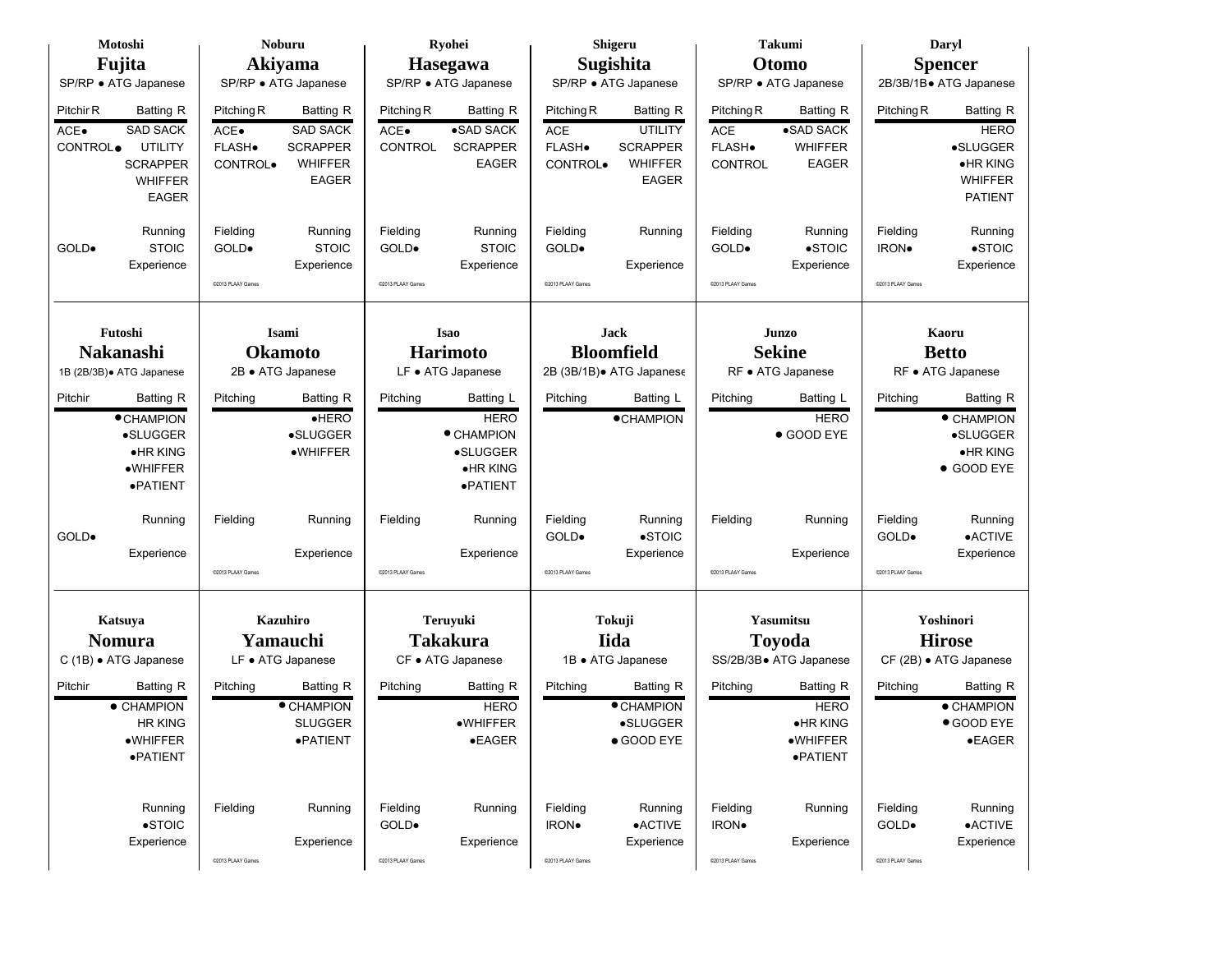|            | <b>Masahiro</b>      |                      | <b>Charlie</b>    |                   | <b>Kazuhisa</b>        |                   | Masayuki                 |                   | <b>Mutsuo</b>        |                   | Shoichi                          |  |
|------------|----------------------|----------------------|-------------------|-------------------|------------------------|-------------------|--------------------------|-------------------|----------------------|-------------------|----------------------------------|--|
|            | Doi                  |                      | Luis              |                   | <b>Inao</b>            |                   | Dobashi                  |                   | Minagawa             |                   | Ono                              |  |
|            | LF/1B · ATG Japanese |                      | C · ATG Japanese  |                   | SP/RP · ATG Japanese   |                   | SP/RP · ATG Japanese     |                   | SP/RP · ATG Japanese |                   | SP/RP• ATG Japanese              |  |
| Pitchir    | <b>Batting R</b>     | Pitching             | Batting R         | Pitching R        | Batting R              | Pitching R        | Batting R                | Pitching R        | Batting R            | Pitching L        | Batting L                        |  |
|            | • CHAMPION           |                      | $e$ HERO          | <b>ACE</b>        | •SAD SACK              | ACE•              | •SAD SACK                | ACE               | <b>SAD SACK</b>      | ACE.              | <b>SAD SACK</b>                  |  |
|            | •SLUGGER             |                      |                   | FLASH.            | <b>SCRAPPER</b>        | FLASH.            | ·UTILITY                 |                   | DB CONTRC SCRAPPER   | <b>FLASH</b>      | <b>SCRAPPER</b>                  |  |
|            | •HR KING             |                      | ● GOOD EYE        |                   | <b>WHIFFER</b>         |                   | DB CONTRC SCRAPPER       |                   | <b>WHIFFER</b>       |                   | <b>WHIFFER</b>                   |  |
|            | ● GOOD EYE           |                      |                   | DB CONTRC         | <b>EAGER</b>           |                   | <b>WHIFFER</b>           |                   | <b>EAGER</b>         | CONTROL.          | <b>EAGER</b>                     |  |
|            |                      |                      |                   |                   |                        |                   | <b>EAGER</b>             |                   |                      |                   |                                  |  |
|            |                      |                      |                   |                   |                        |                   |                          |                   |                      |                   |                                  |  |
|            | Running              | Fielding             | Running           | Fielding          | Running                | Fielding          | Running                  | Fielding          | Running              | Fielding          | Running                          |  |
| IRON.      | $\bullet$ STOIC      |                      |                   | GOLD.             | $\bullet$ STOIC        |                   | $\bullet$ STOIC          |                   | <b>STOIC</b>         |                   | <b>STOIC</b>                     |  |
|            | Experience           |                      | Experience        |                   | Experience             |                   | Experience               |                   | Experience           |                   | Experience                       |  |
|            |                      | @2013 PLAAY Games    |                   | @2013 PLAAY Games |                        | @2013 PLAAY Games |                          | @2013 PLAAY Games |                      | @2013 PLAAY Games |                                  |  |
|            |                      |                      |                   |                   |                        |                   |                          |                   |                      |                   |                                  |  |
|            | Tadashi              |                      | <b>Takao</b>      |                   | Atsushi                |                   | <b>Akihiko</b>           |                   | Charlie              |                   | John                             |  |
|            | <b>Sugiura</b>       | Kajimoto             |                   |                   | Aramaki                |                   | Oya                      |                   | <b>Manuel</b>        | <b>Sipin</b>      |                                  |  |
|            | SP · ATG Japanese    | SP/RP · ATG Japanese |                   |                   | SP/RP · ATG Japanese   |                   | C · ATG Japanese         |                   | RF • ATG Japanese    |                   | 2B (3B/1B). ATG Japanese         |  |
|            |                      |                      |                   |                   |                        |                   |                          |                   |                      |                   |                                  |  |
| Pitchir R  | Batting R            | Pitching L           | Batting L         | Pitching L        | Batting L              | Pitching          | Batting R                | Pitching          | Batting L            | Pitching          | <b>Batting R</b>                 |  |
| <b>ACE</b> | •SAD SACK            | ACE.                 | <b>UTILITY</b>    | <b>ACE</b>        | •SAD SACK              |                   | $\bullet$ EAGER          |                   | <b>HERO</b>          |                   | <b>HERO</b>                      |  |
| FLASH.     | ·UTILITY             | FLASH.               | <b>SCRAPPER</b>   | CONTROL           | <b>SCRAPPER</b>        |                   |                          |                   | <b>SLUGGER</b>       |                   | ·SLUGGER                         |  |
|            | DB CONTF SCRAPPER    | CONTROL.             | <b>WHIFFER</b>    |                   | $\bullet$ WHIFFER      |                   |                          |                   | $\bullet$ HR KING    |                   | <b>•HRKING</b>                   |  |
|            | <b>WHIFFER</b>       |                      | <b>EAGER</b>      |                   | $\bullet$ EAGER        |                   |                          |                   | ·WHIFFER             |                   | <b>WHIFFER</b>                   |  |
|            | <b>EAGER</b>         |                      |                   |                   |                        |                   |                          |                   | ·PATIENT             |                   |                                  |  |
|            | Running              | Fielding             | Running           | Fielding          | Running                | Fielding          | Running                  | Fielding          | Running              | Fielding          | Running                          |  |
| GOLD.      | <b>STOIC</b>         | GOLD.                | <b>STOIC</b>      |                   | $\bullet$ STOIC        | GOLD.             | $\bullet$ STOIC          | <b>IRON</b>       | <b>STOIC</b>         | GOLD.             | $\bullet$ STOIC                  |  |
|            | Experience           |                      | Experience        |                   | Experience             |                   | Experience               |                   | Experience           |                   | Experience                       |  |
|            |                      | C2013 PLAAY Games    |                   | @2013 PLAAY Games |                        | @2013 PLAAY Games |                          | @2013 PLAAY Games |                      | @2013 PLAAY Games |                                  |  |
|            |                      |                      |                   |                   |                        |                   |                          |                   |                      |                   |                                  |  |
|            | Koichi               |                      | Koji              |                   | Leon                   |                   | <b>Makoto</b>            |                   | Masayuki             |                   | Sachio                           |  |
|            | <b>Tabuchi</b>       |                      | Yamamoto          |                   | Lee                    |                   | <b>Matsubara</b>         |                   | <b>Kakefu</b>        |                   |                                  |  |
|            | C · ATG Japanese     |                      | CF • ATG Japanese |                   | 1B (3B) · ATG Japanese |                   | 3B/1B (2B). ATG Japanese |                   | 3B · ATG Japanese    |                   | Kinugasa<br>3B/1B · ATG Japanese |  |
| Pitchir    | <b>Batting R</b>     | Pitching             | Batting R         | Pitching          | Batting R              | Pitching          | Batting R                | Pitching          | Batting L            | Pitching          | Batting R                        |  |
|            | $e$ HERO             |                      | <b>•CHAMPION</b>  |                   | • CHAMPION             |                   | <b>HERO</b>              |                   | HERO                 |                   | <b>HERO</b>                      |  |
|            | <b>SLUGGER</b>       |                      | <b>HR KING</b>    |                   | •SLUGGER               |                   | $\bullet$ HR KING        |                   | • CHAMPION           |                   | •SLUGGER                         |  |
|            | ·HR KING             |                      | ·WHIFFER          |                   | ·HR KING               |                   | $\bullet$ EAGER          |                   | ·SLUGGER             |                   | ·HR KING                         |  |
|            | •WHIFFER             |                      | ·PATIENT          |                   | •WHIFFER               |                   |                          |                   | $\bullet$ HR KING    |                   | ·WHIFFER                         |  |
|            | ·PATIENT             |                      |                   |                   |                        |                   |                          |                   | $\bullet$ WHIFFER    |                   |                                  |  |
|            |                      |                      |                   |                   |                        |                   |                          |                   | ·PATIENT             |                   |                                  |  |
|            | Running              | Fielding             | Running           | Fielding          | Running                | Fielding          | Running                  | Fielding          | Running              | Fielding          | Running                          |  |
|            | $\bullet$ STOIC      | GOLD                 |                   |                   | $\bullet$ STOIC        |                   |                          | GOLD              |                      |                   |                                  |  |
|            | Experience           |                      | Experience        |                   | Experience             |                   | Experience               |                   | Experience           |                   | Experience                       |  |
|            |                      | @2013 PLAAY Games    |                   | @2013 PLAAY Games |                        | @2013 PLAAY Games |                          | @2013 PLAAY Games |                      | @2013 PLAAY Games |                                  |  |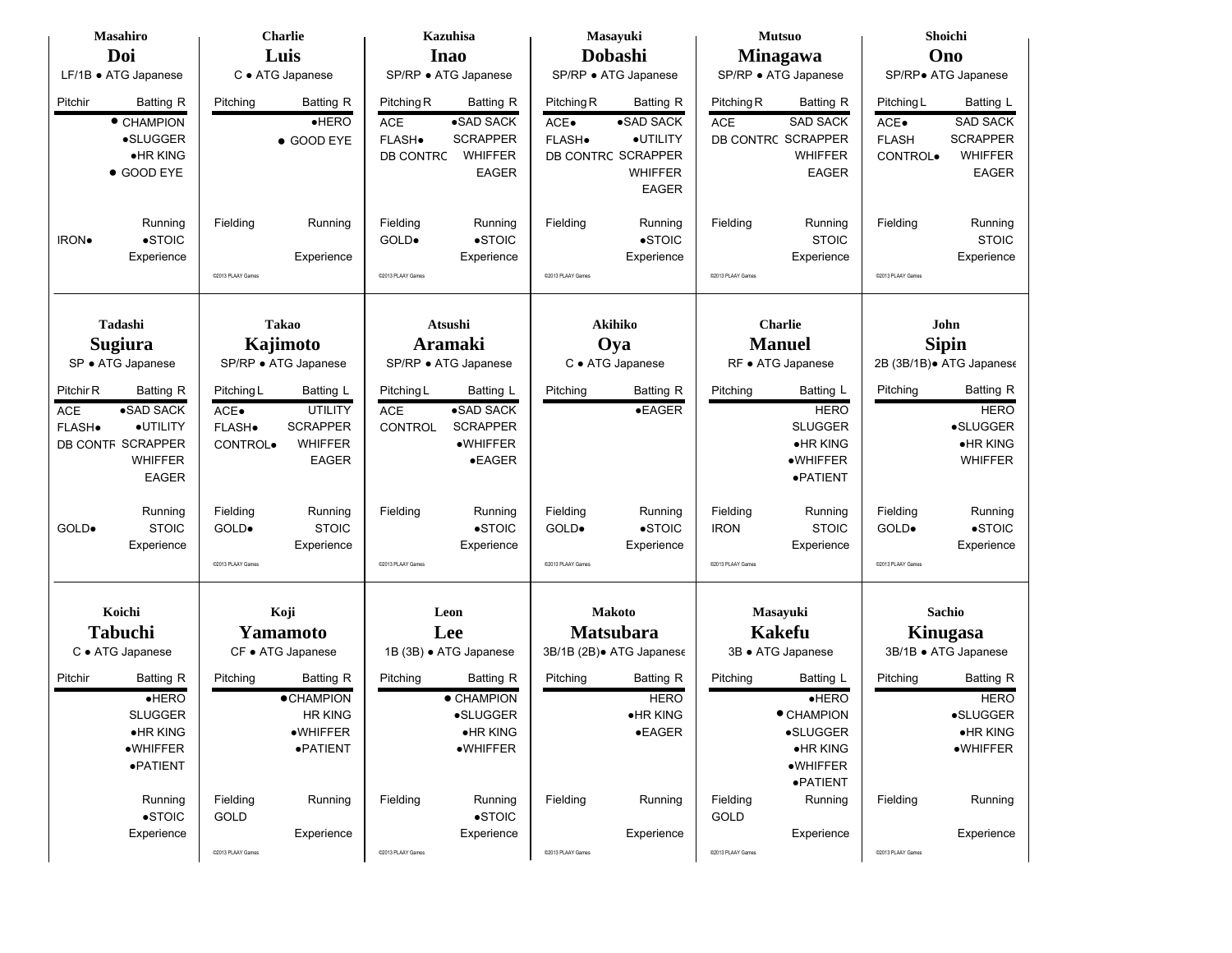|              | Sadaharu             |                   | Taira                |                   | <b>Tatsunori</b>       |                   | <b>Tsutomu</b>       |                   | Warren               |                   | Yoshihiko              |  |
|--------------|----------------------|-------------------|----------------------|-------------------|------------------------|-------------------|----------------------|-------------------|----------------------|-------------------|------------------------|--|
|              | Oh                   |                   | Fujita               |                   | Hara                   |                   | Wakamatsu            |                   | <b>Cromartie</b>     |                   | Takahashi              |  |
|              | 1B · ATG Japanese    |                   | SS/1B · ATG Japanese |                   | 3B (LF) · ATG Japanese |                   | RF/CF · ATG Japanese |                   | CF/1B · ATG Japanese |                   | SS · ATG Japanese      |  |
| Pitchir      | Batting L            | Pitching          | Batting L            | Pitching          | Batting R              | Pitching          | Batting L            | Pitching          | Batting L            | Pitching          | <b>Batting B</b>       |  |
|              | HERO                 |                   | <b>HERO</b>          |                   | <b>HERO</b>            |                   | HERO                 |                   | HERO                 |                   | <b>HERO</b>            |  |
|              | • CHAMPION           |                   | •HR KING             |                   | •SLUGGER               |                   | <b>• CHAMPION</b>    |                   | $\bullet$ CHAMPION   |                   | ·WHIFFER               |  |
|              | •SLUGGER             |                   | $\bullet$ EAGER      |                   | ·HR KING               |                   | •SLUGGER             |                   | <b>•SLUGGER</b>      |                   | $\bullet$ EAGER        |  |
|              | <b>HR KING</b>       |                   |                      |                   | ·WHIFFER               |                   | <b>EYE</b>           |                   | •HR KING             |                   |                        |  |
|              | •WHIFFER             |                   |                      |                   |                        |                   |                      |                   | •WHIFFER             |                   |                        |  |
|              | <b>PATIENT</b>       |                   |                      |                   |                        |                   |                      |                   | $\bullet$ EAGER      |                   |                        |  |
|              | Running              | Fielding          | Running              | Fielding          | Running                | Fielding          | Running              | Fielding          | Running              | Fielding          | Running                |  |
| GOLD.        | $\bullet$ STOIC      | GOLD.             |                      | GOLD.             |                        | GOLD.             |                      | IRON.             |                      |                   | <b>ACTIVE</b>          |  |
|              | Experience           |                   | Experience           |                   | Experience             |                   | Experience           |                   | Experience           |                   | Experience             |  |
|              |                      | @2013 PLAAY Games |                      | @2013 PLAAY Games |                        | @2013 PLAAY Games |                      | @2013 PLAAY Games |                      | @2013 PLAAY Games |                        |  |
|              |                      |                   |                      |                   |                        |                   |                      |                   |                      |                   |                        |  |
|              | <b>Kazuhiko</b>      |                   | Kazumi               |                   | Manabu                 |                   | Masaji               |                   | <b>Tsuneo</b>        |                   | Suguru                 |  |
|              | <b>Endo</b>          |                   | <b>Takahashi</b>     | <b>Kitabeppu</b>  |                        | <b>Hiramatsu</b>  |                      |                   | Horiuchi             | Egawa             |                        |  |
|              | SP · ATG Japanese    |                   | SP/RP · ATG Japanese |                   | SP/RP · ATG Japanese   |                   | SP/RP · ATG Japanese |                   | SP/RP · ATG Japanese |                   | SP/RP · ATG Japanese   |  |
| Pitchir R    | Batting R            | Pitching L        | Batting L            | Pitching R        | <b>Batting R</b>       | Pitching R        | Batting R            | Pitching R        | Batting R            | Pitching R        | <b>Batting R</b>       |  |
| <b>STAR</b>  | <b>UTILITY</b>       | <b>STAR</b>       | <b>UTILITY</b>       | <b>STAR</b>       | <b>SAD SACK</b>        | <b>STAR</b>       | •SAD SACK            | ACE.              | •SAD SACK            | <b>STAR</b>       | <b>UTILITY</b>         |  |
| FLASH.       | $\bullet$ SAD SACK   | FLASH.            | SAD SACK             | CONTROL.          | <b>SCRAPPER</b>        | <b>CONTROL</b>    | <b>UTILITY</b>       | FLASH.            | ·UTILITY             | FLASH.            | <b>SCRAPPER</b>        |  |
|              | CONTROL SCRAPPER     | CONTROL.          | <b>SCRAPPER</b>      |                   | <b>WHIFFER</b>         |                   | <b>SCRAPPER</b>      |                   | CONTROL. SCRAPPER    | <b>CONTROL</b>    | <b>WHIFFER</b>         |  |
|              | <b>WHIFFER</b>       |                   | <b>WHIFFER</b>       |                   | <b>EAGER</b>           |                   | <b>WHIFFER</b>       |                   | <b>WHIFFER</b>       |                   | <b>EAGER</b>           |  |
|              | <b>EAGER</b>         |                   | <b>EAGER</b>         |                   |                        |                   | <b>EAGER</b>         |                   | <b>EAGER</b>         |                   |                        |  |
|              | Running              | Fielding          | Running              | Fielding          | Running                | Fielding          | Running              | Fielding          | Running              | Fielding          | Running                |  |
|              | <b>STOIC</b>         | GOLD.             | <b>STOIC</b>         | GOLD.             | <b>STOIC</b>           |                   | $\bullet$ STOIC      | GOLD              | <b>STOIC</b>         |                   | <b>STOIC</b>           |  |
|              | Experience           |                   | Experience           |                   | Experience             |                   | Experience           |                   | Experience           |                   | Experience             |  |
|              |                      | @2013 PLAAY Games |                      | @2013 PLAAY Games |                        | @2013 PLAAY Games |                      | @2013 PLAAY Games |                      | @2013 PLAAY Games |                        |  |
|              |                      |                   |                      |                   |                        |                   |                      |                   |                      |                   |                        |  |
|              | Yutaka               |                   | George               |                   | <b>Boomer</b>          |                   | Hiromichi            |                   | <b>Hiromitsu</b>     |                   | Hiromitsu              |  |
|              | <b>Enatsu</b>        |                   | <b>Altman</b>        |                   | <b>Wells</b>           |                   | <b>Ishige</b>        |                   | Kadota               |                   | Ochiai                 |  |
|              | SP/RP · ATG Japanese |                   | LF/1B · ATG Japanese |                   | 1B • ATG Japanese      |                   | SS/3B · ATG Japanese |                   | RF • ATG Japanese    |                   | 2B/3B/1B• ATG Japanese |  |
| Pitchir L    | Batting L            | Pitching          | Batting L            | Pitching          | Batting R              | Pitching          | Batting R            | Pitching          | Batting L            | Pitching          | Batting R              |  |
| ACE.         | •SAD SACK            |                   | • CHAMPION           |                   | HERO                   |                   | <b>HERO</b>          |                   | • CHAMPION           |                   | HERO                   |  |
| <b>FLASH</b> | <b>UTILITY</b>       |                   | •SLUGGER             |                   | • CHAMPION             |                   | •HR KING             |                   | <b>HR KING</b>       |                   | $\bullet$ CHAMPION     |  |
|              | CONTROL SCRAPPER     |                   | •HR KING             |                   | ·SLUGGER               |                   | $\bullet$ WHIFFER    |                   | ·WHIFFER             |                   | <b>SLUGGER</b>         |  |
|              | <b>WHIFFER</b>       |                   |                      |                   | •HR KING               |                   | ·PATIENT             |                   | ·PATIENT             |                   | $\bullet$ HR KING      |  |
|              | EAGER                |                   |                      |                   | ●GOOD EYE              |                   |                      |                   |                      |                   | $\bullet$ WHIFFER      |  |
|              |                      |                   |                      |                   |                        |                   |                      |                   |                      |                   | <b>PATIENT</b>         |  |
|              | Running              | Fielding          | Running              | Fielding          | Running                | Fielding          | Running              | Fielding          | Running              | Fielding          | Running                |  |
|              | <b>STOIC</b>         | IRON.             | $\bullet$ STOIC      | GOLD.             | $\bullet$ STOIC        | GOLD              | <b>•ACTIVE</b>       | IRON.             | $\bullet$ STOIC      | IRON.             |                        |  |
|              | Experience           |                   | Experience           |                   | Experience             |                   | Experience           |                   | Experience           |                   | Experience             |  |
|              |                      | @2013 PLAAY Games |                      | @2013 PLAAY Games |                        | @2013 PLAAY Games |                      | @2013 PLAAY Games |                      | @2013 PLAAY Games |                        |  |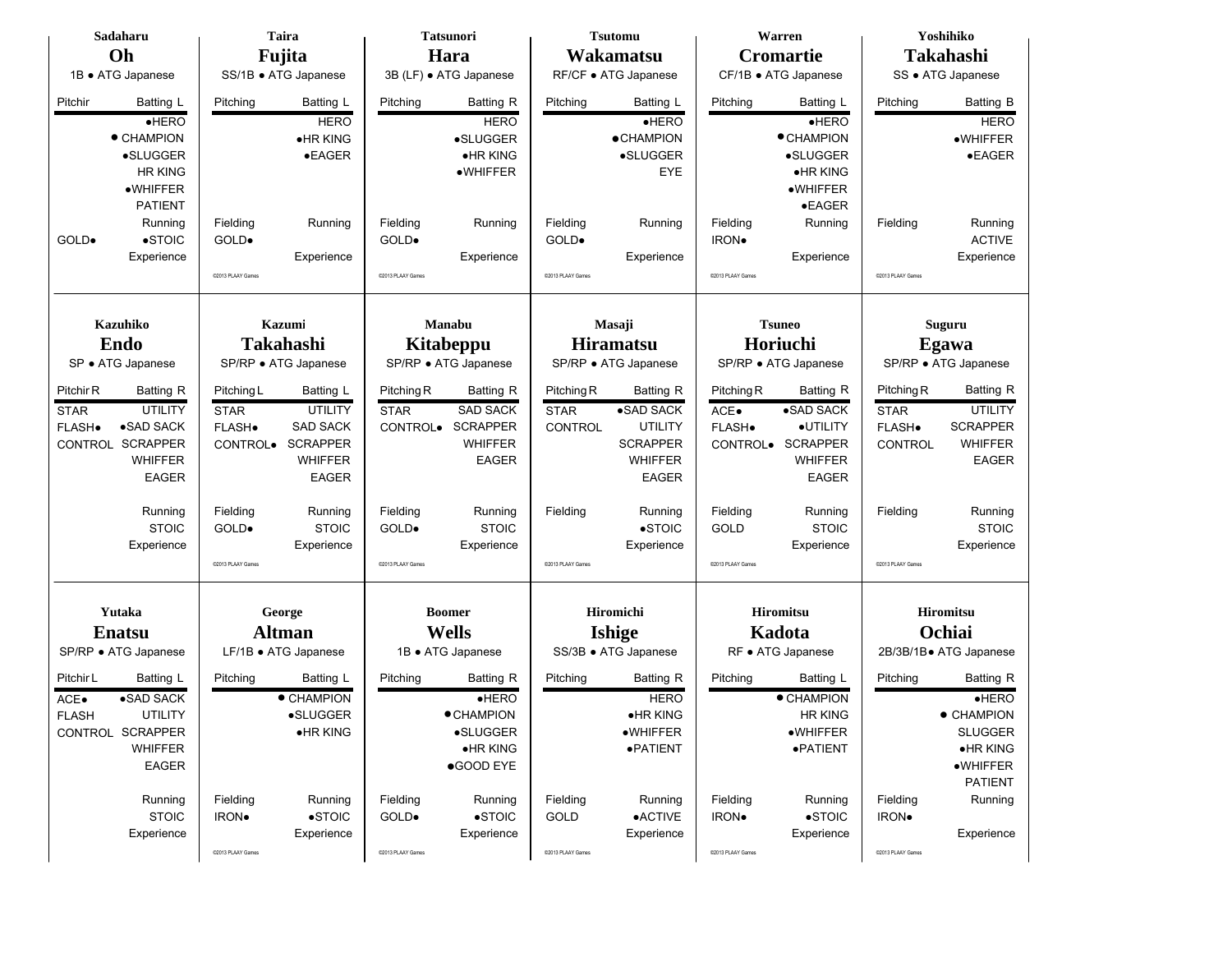|           | Hiroyuki               |                   | Masataka             |                   | Michiyo              |                   | Yukata                        |                      | <b>Tsutomu</b>     |                   | <b>Kazuhiro</b>                  |  |                   |
|-----------|------------------------|-------------------|----------------------|-------------------|----------------------|-------------------|-------------------------------|----------------------|--------------------|-------------------|----------------------------------|--|-------------------|
|           | Yamazaki               |                   | <b>Nashida</b>       |                   | <b>Arito</b>         |                   | Fukumoto                      |                      | <b>Itoh</b>        |                   | Kiyohara                         |  |                   |
|           | 2B(3B/SS). ATG         |                   | C · ATG Japanese     |                   | 3B · ATG Japanese    |                   | CF • ATG Japanese             |                      | C · ATG Japanese   |                   | 1B · ATG Japanese                |  |                   |
|           | Japanes                |                   |                      |                   |                      |                   |                               |                      |                    |                   |                                  |  |                   |
| Pitchir   | Batting R              | Pitching          | Batting R            | Pitching          | Batting R            | Pitching          | Batting L                     | Pitching             | Batting R          | Pitching          | <b>Batting R</b>                 |  |                   |
|           | $e$ HERO               |                   | $e$ HERO             |                   | <b>HERO</b>          |                   | N                             |                      | $\bullet$ WHIFFER  |                   | <b>HERO</b>                      |  |                   |
|           | <b>•CHAMPION</b>       |                   | •HR KING             |                   | •HR KING             |                   | •WHIFFER                      |                      | ·PATIENT           |                   | •SLUGGER                         |  |                   |
|           | •HR KING               |                   | ·WHIFFER             |                   | WHIFFER              |                   | ·PATIENT                      |                      |                    |                   | ·HR KING                         |  |                   |
|           | ·WHIFFER               |                   |                      |                   |                      |                   |                               |                      |                    |                   | <b>WHIFFER</b><br><b>PATIENT</b> |  |                   |
|           | •WHIFFER<br>·PATIENT   |                   |                      |                   |                      |                   |                               |                      |                    |                   |                                  |  |                   |
|           | Running                | Fielding          | Running              | Fielding          | Running              | Fielding          | Running                       | Fielding             | Running            | Fielding          | Running                          |  |                   |
| GOLD.     |                        | <b>GOLD</b>       | $\bullet$ STOIC      | GOLD.             | <b>•ACTIVE</b>       | GOLD              | <b>ACTIVE</b>                 | <b>GOLD</b>          |                    | GOLD              |                                  |  |                   |
|           | Experience             |                   | Experience           |                   | Experience           |                   | Experience                    |                      | Experience         |                   | Experience                       |  |                   |
|           |                        | @2013 PLAAY Games |                      | @2013 PLAAY Games |                      | @2013 PLAAY Games |                               | @2013 PLAAY Games    |                    | @2013 PLAAY Games |                                  |  |                   |
|           |                        |                   |                      |                   |                      |                   |                               |                      |                    |                   |                                  |  |                   |
|           |                        |                   |                      |                   |                      |                   |                               |                      |                    |                   |                                  |  |                   |
|           | Kohji                  |                   | Leron                |                   | <b>Mitsuhiro</b>     | Osamu             |                               |                      | Kimiyasu           | Joe               |                                  |  |                   |
|           | <b>Akiyama</b>         |                   | Lee                  |                   | Adachi               |                   | <b>Higashio</b>               |                      | Kudo               | <b>Stanka</b>     |                                  |  |                   |
|           | CF (3B) + ATG Japanese |                   | LF/1B · ATG Japanese |                   | SP · ATG Japanese    |                   | SP/RP · ATG Japanese          | SP/RP · ATG Japanese |                    |                   |                                  |  | SP · ATG Japanese |
| Pitchir   | Batting R              | Pitching          | Batting L            | Pitching R        | <b>Batting R</b>     | Pitching R        | Batting R                     | Pitching L           | Batting L          | Pitching R        | Batting R                        |  |                   |
|           | $e$ HERO               |                   | $e$ HERO             | ACE.              | •SAD SACK            | <b>STAR</b>       | $\overline{\bullet}$ SAD SACK | ACE.                 | <b>SAD SACK</b>    | <b>STAR</b>       | •SAD SACK                        |  |                   |
|           | <b>HR KING</b>         |                   | • CHAMPION           | DB CONTRC         | ·UTILITY             | <b>CONTROL</b>    | ·UTILITY                      | <b>FLASH</b>         | <b>UTILITY</b>     | FLASH.            | ·UTILITY                         |  |                   |
|           | <b>WHIFFER</b>         |                   | •SLUGGER             |                   | <b>SCRAPPER</b>      |                   | <b>SCRAPPER</b>               | <b>CONTROL</b>       | <b>SCRAPPER</b>    | CONTROL.          | <b>SCRAPPER</b>                  |  |                   |
|           | ·PATIENT               |                   | •HR KING             |                   | <b>WHIFFER</b>       |                   | <b>WHIFFER</b>                |                      | <b>WHIFFER</b>     |                   | <b>WHIFFER</b>                   |  |                   |
|           |                        |                   | $\bullet$ WHIFFER    |                   | <b>EAGER</b>         |                   | <b>EAGER</b>                  |                      | <b>EAGER</b>       |                   | <b>EAGER</b>                     |  |                   |
|           | Running                | Fielding          | Running              | Fielding          | Running              | Fielding          | Running                       | Fielding             | Running            | Fielding          | Running                          |  |                   |
| GOLD      | •ACTIVE                | <b>IRON</b> .     | $\bullet$ STOIC      | GOLD              |                      | GOLD              | $\bullet$ STOIC               | GOLD.                | <b>STOIC</b>       | GOLD.             | <b>STOIC</b>                     |  |                   |
|           | Experience             |                   | Experience           |                   | Experience           |                   | Experience                    |                      | Experience         |                   | Experience                       |  |                   |
|           |                        | @2013 PLAAY Games |                      | @2013 PLAAY Games |                      | @2013 PLAAY Games |                               | @2013 PLAAY Games    |                    | @2013 PLAAY Games |                                  |  |                   |
|           |                        |                   |                      |                   |                      |                   |                               |                      |                    |                   |                                  |  |                   |
|           |                        |                   | Hisashi              |                   | Keishi               |                   | Hideki                        |                      |                    |                   |                                  |  |                   |
|           | Choji                  |                   |                      |                   |                      |                   |                               |                      | Akinori            |                   | Atsuya                           |  |                   |
|           | <b>Murata</b>          |                   | Yamada               |                   | <b>Suzuki</b>        |                   | <b>Matsui</b>                 |                      | Iwamura            |                   | <b>Furata</b>                    |  |                   |
|           | SP/RP · ATG Japanese   |                   | SP/RP · ATG Japanese |                   | SP/RP • ATG Japanese |                   | RF (CF) · ATG Japanese        |                      | 3B · ATG Japanese  |                   | C (1B) · ATG Japanese            |  |                   |
| Pitchir R | Batting R              | Pitching R        | Batting R            | Pitching L        | Batting L            | Pitching          | Batting L                     | Pitching             | Batting L          | Pitching          | Batting R                        |  |                   |
| ACE.      | •SAD SACK              | ACE.              | <b>UTILITY</b>       | ACE•              | <b>UTILITY</b>       |                   | • CHAMPION                    |                      | $\bullet$ CHAMPION |                   | <b>CHAMPION</b>                  |  |                   |
| FLASH.    | ·UTILITY               | <b>CONTROL</b>    | <b>SCRAPPER</b>      | FLASH.            | <b>SCRAPPER</b>      |                   | <b>SLUGGER</b>                |                      | •SLUGGER           |                   | •SLUGGER                         |  |                   |
|           | CONTROL SCRAPPER       |                   | <b>WHIFFER</b>       | CONTROL           | <b>WHIFFER</b>       |                   | $\bullet$ HR KING             |                      | ·HR KING           |                   | ·HR KING                         |  |                   |
|           | <b>WHIFFER</b>         |                   | EAGER                |                   | <b>EAGER</b>         |                   | <b>WHIFFER</b>                |                      | <b>WHIFFER</b>     |                   | ·WHIFFER                         |  |                   |
|           | EAGER                  |                   |                      |                   |                      |                   | PATIENT                       |                      |                    |                   | ·PATIENT                         |  |                   |
|           | Running                | Fielding          | Running              | Fielding          | Running              | Fielding          | Running                       | Fielding             | Running            | Fielding          | Running                          |  |                   |
|           | $\bullet$ STOIC        | GOLD              |                      |                   | <b>STOIC</b>         | GOLD.             | $\bullet$ STOIC               | GOLD.                |                    | GOLD              |                                  |  |                   |
|           | Experience             |                   | Experience           |                   | Experience           |                   | Experience                    |                      | Experience         |                   | Experience                       |  |                   |
|           |                        | @2013 PLAAY Games |                      | @2013 PLAAY Games |                      | @2013 PLAAY Games |                               | @2013 PLAAY Games    |                    | @2013 PLAAY Games |                                  |  |                   |
|           |                        |                   |                      |                   |                      |                   |                               |                      |                    |                   |                                  |  |                   |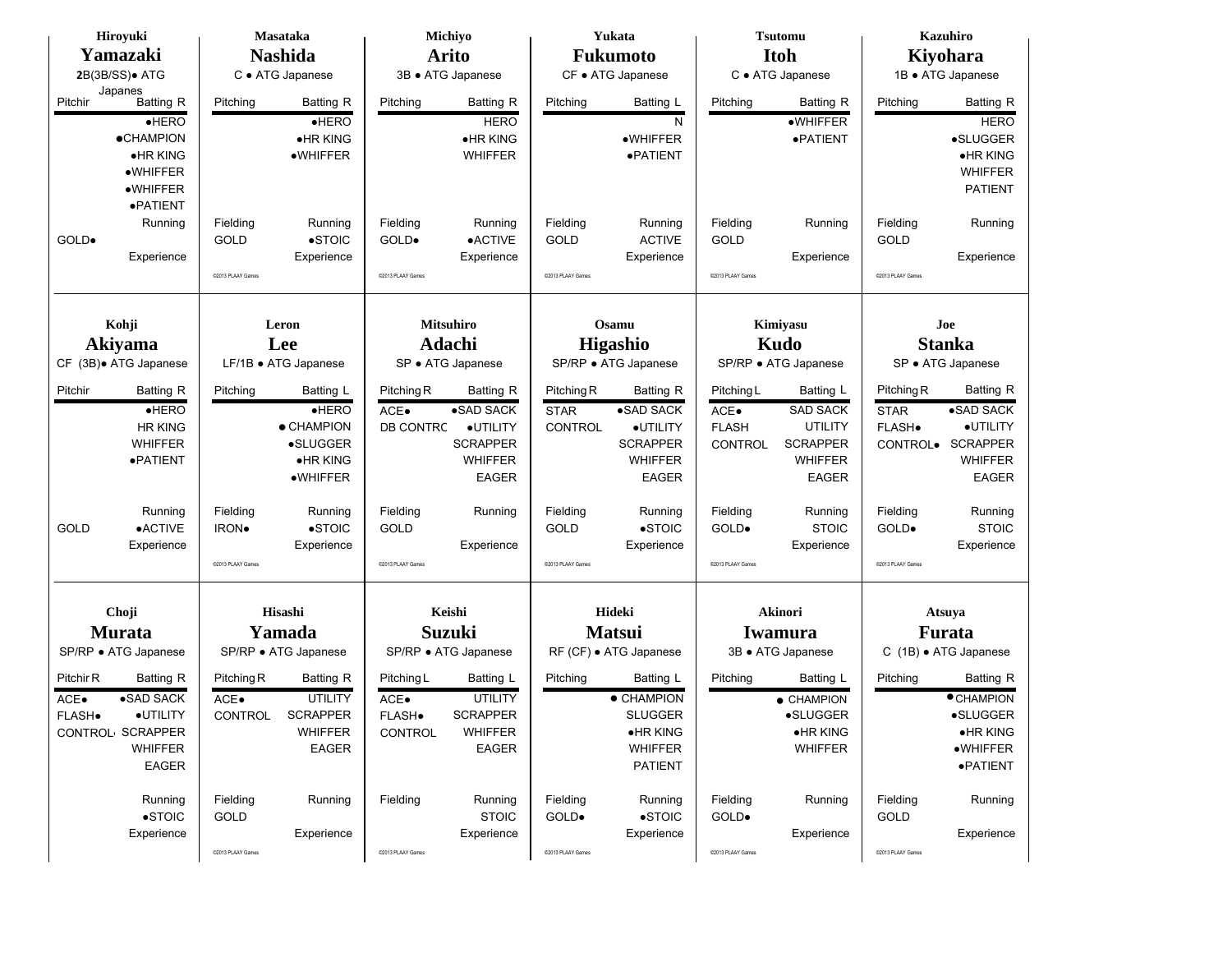| <b>Bobby</b>             | Kazuyoshi                 | Kenjiro                        | Kosuke                        | <b>Roberto</b>             | <b>Takahiro</b>                |
|--------------------------|---------------------------|--------------------------------|-------------------------------|----------------------------|--------------------------------|
| <b>Rose</b>              | <b>Tatsunami</b>          | <b>Nomura</b>                  | <b>Fukudome</b>               | <b>Petagine</b>            | <b>Ikeyama</b>                 |
| 2B/3B/1B• ATG Japanes€   | 2B (SS/3B) · ATG Japanese | SS (3B) · ATG Japanese         | RF/CF/LF● ATG Japanese        | 1B (LF) · ATG Japanese     | SS/3B · ATG Japanese           |
| Pitchir<br>Batting R     | Pitching<br>Batting L     | Batting L<br>Pitching          | Batting L<br>Pitching         | Pitching<br>Batting L      | Pitching<br><b>Batting R</b>   |
| HERO                     | <b>HERO</b>               | <b>HERO</b>                    | <b>CHAMPION</b>               | • CHAMPION                 | HERO                           |
| • CHAMPION               | ·PATIENT                  | $\bullet$ WHIFFER              | •SLUGGER                      | <b>HR KING</b>             | •SLUGGER                       |
| •SLUGGER                 |                           | $\bullet$ EAGER                | •HR KING                      | <b>WHIFFER</b>             | •HR KING                       |
| $\bullet$ HR KING        |                           |                                | <b>WHIFFER</b>                | <b>PATIENT</b>             | WHIFFER                        |
| ·WHIFFER<br>·PATIENT     |                           |                                | ·PATIENT                      |                            |                                |
| Running                  | Fielding<br>Running       | Fielding<br>Running            | Fielding<br>Running           | Fielding<br>Running        | Fielding<br>Running            |
| $\bullet$ STOIC          | GOLD                      | GOLD.<br>•ACTIVE               | GOLD.                         | $\bullet$ STOIC<br>GOLD.   |                                |
| Experience               | Experience                | Experience                     | Experience                    | Experience                 | Experience                     |
|                          | @2013 PLAAY Games         | @2013 PLAAY Games              | @2013 PLAAY Games             | @2013 PLAAY Games          | @2013 PLAAY Games              |
|                          |                           |                                |                               |                            |                                |
| Tom                      | <b>Tomoaki</b>            | <b>Tyrone</b>                  | Yoshinobu                     | Shinnosuke                 | Shuichi                        |
| <b>O'Malley</b>          | <b>Kanemoto</b>           | <b>Woods</b>                   | Takahashi                     | Abe                        | <b>Murata</b>                  |
| 1B (3B) · ATG Japanese   | LF • ATG Japanese         | 1B (LF) · ATG Japanese         | RF • ATG Japanese             | C (1B) · ATG Japanese      | 3B/2B · ATG Japanese           |
| Pitchir<br>Batting L     | Batting L<br>Pitching     | Pitching<br><b>Batting R</b>   | Pitching<br>Batting L         | Batting L<br>Pitching      | Batting R<br>Pitching          |
| • CHAMPION               | • CHAMPION                | <b>HERO</b>                    | • CHAMPION                    | <b>HERO</b>                | HERO                           |
| •SLUGGER                 | •SLUGGER                  | <b>HR KING</b>                 | ·SLUGGER                      | •SLUGGER                   | ·SLUGGER                       |
| $\bullet$ HR KING        | $\bullet$ HR KING         | <b>WHIFFER</b>                 | <b>•HRKING</b>                | ·HR KING                   | $\bullet$ HR KING              |
| •WHIFFER                 | <b>WHIFFER</b>            | <b>PATIENT</b>                 | ·WHIFFER                      | ·WHIFFER                   | <b>WHIFFER</b>                 |
| <b>PATIENT</b>           | <b>PATIENT</b>            |                                |                               |                            |                                |
| Running                  | Fielding<br>Running       | Fielding<br>Running            | Fielding<br>Running           | Fielding<br>Running        | Fielding<br>Running            |
| $\bullet$ STOIC<br>GOLD. |                           | $\bullet$ STOIC<br>IRON.       | GOLD<br>$\bullet$ STOIC       | <b>STOIC</b>               | <b>STOIC</b><br>GOLD.          |
| Experience               | Experience                | Experience                     | Experience                    | Experience                 | Experience                     |
|                          | @2013 PLAAY Games         | @2013 PLAAY Games              | @2013 PLAAY Games             | @2013 PLAAY Games          | @2013 PLAAY Games              |
|                          |                           |                                |                               |                            |                                |
| <b>Alex</b>              | Kenshin                   | Koji                           | <b>Masahiro</b>               | Masaki                     | Masumi                         |
| Ramirez                  | Kawakami                  | <b>Uehara</b>                  | Yamamoto                      | <b>Saitoh</b>              | Kuwata                         |
| LF • ATG Japanese        | SP/RP · ATG Japanese      | SP · ATG Japanese              | SP · ATG Japanese             | SP/RP · ATG Japanese       | SP/RP · ATG Japanese           |
| Pitchir<br>Batting R     | Pitching R<br>Batting R   | Pitching R<br><b>Batting R</b> | Batting L<br>Pitching L       | Pitching R<br>Batting R    | Pitching R<br><b>Batting R</b> |
| <b>•CHAMPION</b>         | ·SAD SACK<br><b>STAR</b>  | ·SAD SACK<br><b>STAR</b>       | <b>STAR</b><br><b>UTILITY</b> | ·SAD SACK<br>ACE.          | <b>UTILITY</b><br>ACE.         |
| <b>HR KING</b>           | UTILITY<br><b>FLASH</b>   | <b>UTILITY</b><br><b>FLASH</b> | •SAD SACK<br>FLASH.           | ·UTILITY<br>FLASH.         | <b>SCRAPPER</b><br>FLASH.      |
| WHIFFER                  | DB CONTRC SCRAPPER        | DB CONTRC SCRAPPER             | <b>SCRAPPER</b><br>CONTROL    | <b>SCRAPPER</b><br>CONTROL | WHIFFER<br>CONTROL             |
| <b>EAGER</b>             | <b>WHIFFER</b>            | <b>WHIFFER</b>                 | <b>WHIFFER</b>                | <b>WHIFFER</b>             | <b>EAGER</b>                   |
|                          | <b>EAGER</b>              | <b>EAGER</b>                   | $\bullet$ EAGER               | $\bullet$ EAGER            |                                |
| Running                  | Fielding<br>Running       | Fielding<br>Running            | Fielding<br>Running           | Fielding<br>Running        | Fielding<br>Running            |
| IRON.<br><b>STOIC</b>    | <b>STOIC</b>              | <b>STOIC</b><br>GOLD.          | <b>STOIC</b>                  | <b>STOIC</b><br>GOLD       | <b>STOIC</b><br>GOLD           |
| Experience               | Experience                | Experience                     | Experience                    | Experience                 | Experience                     |
|                          | @2013 PLAAY Games         | @2013 PLAAY Games              | @2013 PLAAY Games             | @2013 PLAAY Games          | 02013 PLAAY Games              |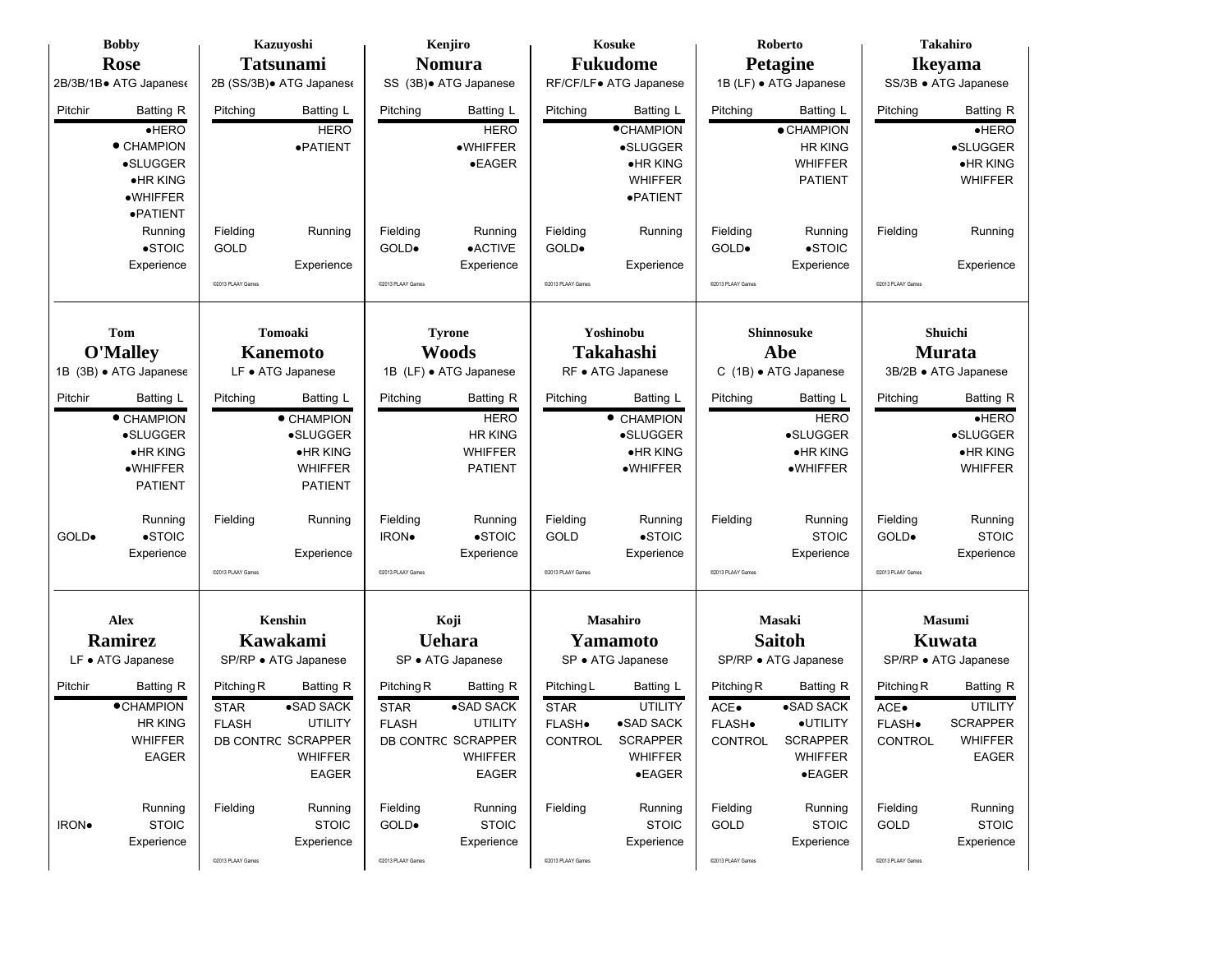|                          | <b>Masanori</b>        |                       | <b>Daisuke</b>         |                   | Hiroki                   |                   | <b>Kazuo</b>           |                       | <b>Tuffy</b>         |                             | Yoshitomo              |  |
|--------------------------|------------------------|-----------------------|------------------------|-------------------|--------------------------|-------------------|------------------------|-----------------------|----------------------|-----------------------------|------------------------|--|
|                          | <b>Ishikawa</b>        |                       | <b>Miura</b>           |                   | <b>Kokubo</b>            |                   | <b>Matsui</b>          |                       | <b>Rhodes</b>        |                             | Tani                   |  |
|                          | SP · ATG Japanese      |                       | SP • ATG Japanese      |                   | 3B (2B/1B) • ATG Japanes |                   | SS · ATG Japanese      |                       | LF/CF • ATG Japanese |                             | CF • ATG Japanese      |  |
| Pitchir L                | Batting L              | Pitching R            | <b>Batting R</b>       | Pitching          | <b>Batting R</b>         | Pitching          | <b>Batting B</b>       | Pitching              | Batting L            | Pitching                    | Batting R              |  |
|                          | •SAD SACK              |                       | <b>SAD SACK</b>        |                   | <b>HERO</b>              |                   |                        |                       | <b>HERO</b>          |                             | <b>CHAMPION</b>        |  |
| STAR.<br><b>DB CONTF</b> | ·UTILITY               | <b>STAR</b><br>FLASH. | <b>SCRAPPER</b>        |                   | •SLUGGER                 |                   | ● CHAMPION<br>•SLUGGER |                       | <b>SLUGGER</b>       |                             |                        |  |
|                          | <b>SCRAPPER</b>        | CONTROL               | <b>WHIFFER</b>         |                   | •HR KING                 |                   | •WHIFFER               |                       | •HR KING             |                             |                        |  |
|                          | <b>WHIFFER</b>         |                       | <b>EAGER</b>           |                   | <b>WHIFFER</b>           |                   |                        |                       | <b>WHIFFER</b>       |                             |                        |  |
|                          | <b>EAGER</b>           |                       |                        |                   |                          |                   |                        |                       | ·PATIENT             |                             |                        |  |
|                          |                        |                       |                        |                   |                          |                   |                        |                       |                      |                             |                        |  |
|                          | Running                | Fielding              | Running                | Fielding          | Running                  | Fielding          | Running                | Fielding              | Running              | Fielding                    | Running                |  |
| GOLD.                    | <b>STOIC</b>           | GOLD.                 | <b>STOIC</b>           |                   |                          | <b>GOLD</b>       | •ACTIVE                | IRON.                 |                      | <b>GOLD</b>                 |                        |  |
|                          | Experience             |                       | Experience             |                   | Experience               |                   | Experience             |                       | Experience           |                             | Experience             |  |
|                          |                        | @2013 PLAAY Games     |                        | @2013 PLAAY Games |                          | @2013 PLAAY Games |                        | @2013 PLAAY Games     |                      | @2013 PLAAY Games           |                        |  |
|                          |                        |                       |                        |                   |                          |                   |                        |                       |                      |                             |                        |  |
|                          | Yukio                  |                       |                        |                   |                          |                   |                        |                       |                      |                             |                        |  |
|                          |                        |                       | Daijiro                |                   | <b>Alex</b>              |                   | <b>Atsunori</b>        |                       | Kenji                | Hiroyuki<br><b>Nakajima</b> |                        |  |
|                          | <b>Tanaka</b>          |                       | Oishi                  |                   | Cabrera                  |                   | Inaba                  |                       | Johjima              |                             |                        |  |
|                          | SS (RF). ATG Japanese  |                       | 2B (SS). ATG Japanese  |                   | 1B (RF) + ATG Japanese   |                   | RF · ATG Japanese      |                       | C · ATG Japanese     |                             | SS (3B) • ATG Japanese |  |
| Pitchir                  | <b>Batting R</b>       | Pitching              | <b>Batting R</b>       | Pitching          | <b>Batting R</b>         | Pitching          | Batting L              | Pitching              | <b>Batting R</b>     | Pitching                    | Batting R              |  |
|                          | <b>HERO</b>            |                       | <b>HERO</b>            |                   | <b>•CHAMPION</b>         |                   | <b>CHAMPION</b>        |                       | <b>OCHAMPION</b>     |                             | $\bullet$ CHAMPION     |  |
|                          | $\bullet$ HR KING      |                       |                        |                   | <b>SLUGGER</b>           |                   | •SLUGGER               |                       | •SLUGGER             |                             | •SLUGGER               |  |
|                          | •WHIFFER               |                       |                        |                   | $\bullet$ HR KING        |                   | ·WHIFFER               |                       | ·HR KING             |                             | <b>WHIFFER</b>         |  |
|                          |                        |                       |                        |                   | <b>WHIFFER</b>           |                   |                        |                       | $\bullet$ EAGER      |                             |                        |  |
|                          |                        |                       |                        |                   | ·PATIENT                 |                   |                        |                       |                      |                             |                        |  |
|                          |                        |                       |                        |                   |                          |                   |                        |                       |                      |                             |                        |  |
|                          | Running                | Fielding              | Running                | Fielding          | Running                  | Fielding          | Running                | Fielding              | Running              | Fielding                    | Running                |  |
| GOLD.                    | <b>STOIC</b>           | GOLD.                 | $\bullet$ ACTIVE       |                   | $\bullet$ STOIC          | GOLD.             |                        | <b>GOLD</b>           |                      |                             |                        |  |
|                          | Experience             |                       | Experience             |                   | Experience               | @2013 PLAAY Games | Experience             | @2013 PLAAY Games     | Experience           |                             | Experience             |  |
|                          |                        | @2013 PLAAY Games     |                        | @2013 PLAAY Games |                          |                   |                        |                       |                      | @2013 PLAAY Games           |                        |  |
|                          |                        |                       |                        |                   |                          |                   |                        |                       |                      |                             |                        |  |
|                          | Tsuyoshi               |                       | Michihiro              |                   | Tomoya                   |                   | <b>Kazuhiro</b>        |                       | <b>Daisuke</b>       |                             | Fumiya                 |  |
|                          | <b>Nishioka</b>        |                       | Ogasawara              |                   | Satozaki                 |                   | Wada                   |                       | <b>Matsuzaka</b>     |                             | <b>Nishiguchi</b>      |  |
|                          | SS (2B) • ATG Japanese |                       | 1B (3B) + ATG Japanese |                   | C · ATG Japanese         |                   | LF • ATG Japanese      |                       | SP · ATG Japanese    |                             | SP/RP · ATG Japanese   |  |
| Pitchir                  | Batting B              | Pitching              | Batting L              | Pitching          | <b>Batting R</b>         | Pitching          | <b>Batting R</b>       | Pitching <sub>R</sub> | <b>Batting R</b>     | Pitching R                  | <b>Batting R</b>       |  |
|                          | <b>HERO</b>            |                       | HERO                   |                   | HERO                     |                   | HERO                   | <b>STAR</b>           | <b>SCRAPPER</b>      | STAR.                       | •SAD SACK              |  |
|                          | ·WHIFFER               |                       | <b>•CHAMPION</b>       |                   | <b>•SLUGGER</b>          |                   | <b>• CHAMPION</b>      | <b>FLASH</b>          | ·WHIFFER             | <b>FLASH</b>                | <b>SCRAPPER</b>        |  |
|                          |                        |                       | ·SLUGGER               |                   | <b>WHIFFER</b>           |                   | ·SLUGGER               | CONTROL               | $\bullet$ EAGER      | CONTROL.                    | <b>WHIFFER</b>         |  |
|                          |                        |                       | $\bullet$ HR KING      |                   |                          |                   | $\bullet$ HR KING      |                       |                      |                             | <b>EAGER</b>           |  |
|                          |                        |                       | $\bullet$ WHIFFER      |                   |                          |                   | $\bullet$ WHIFFER      |                       |                      |                             |                        |  |
|                          |                        |                       | ·PATIENT               |                   |                          |                   | ·PATIENT               |                       |                      |                             |                        |  |
|                          | Running                | Fielding              | Running                | Fielding          | Running                  | Fielding          | Running                | Fielding              | Running              | Fielding                    | Running                |  |
| GOLD                     | $\bullet$ ACTIVE       | GOLD                  | $\bullet$ STOIC        | GOLD.             | <b>STOIC</b>             | IRON.             | $\bullet$ STOIC        | GOLD.                 | <b>STOIC</b>         | GOLD                        | <b>STOIC</b>           |  |
|                          | Experience             |                       | Experience             |                   | Experience               |                   | Experience             |                       | Experience           |                             | Experience             |  |
|                          |                        | @2013 PLAAY Games     |                        | ©2013 PLAAY Games |                          | @2013 PLAAY Games |                        | @2013 PLAAY Games     |                      | @2013 PLAAY Games           |                        |  |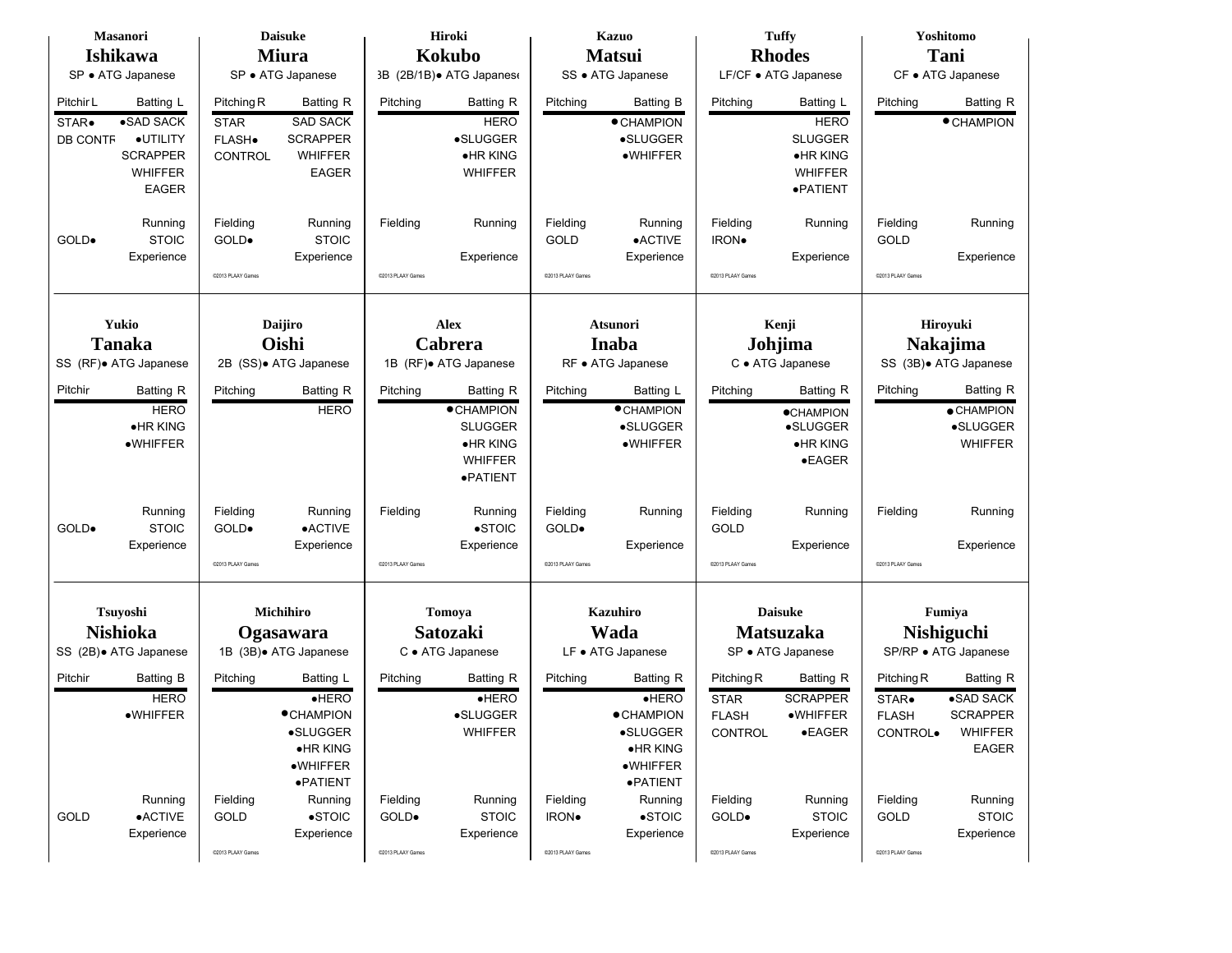| Hideo                                                    | Yu                                                          | Hirashi                                             | Toshiya                                                   | Tsuyoshi                                            | Fumio                                      |  |  |
|----------------------------------------------------------|-------------------------------------------------------------|-----------------------------------------------------|-----------------------------------------------------------|-----------------------------------------------------|--------------------------------------------|--|--|
| <b>Nomo</b>                                              | <b>Darvish</b>                                              | Iwakuma                                             | Sugiuchi                                                  | Wada                                                | Fujimura                                   |  |  |
| SP/RP · ATG Japanese                                     | SP · ATG Japanese                                           | SP/RP · ATG Japanese                                | SP/RP · ATG Japanese                                      | SP/RP · ATG Japanese                                | 3B/1B · ATG Japanese                       |  |  |
| Pitchir R<br>Batting R<br><b>SAD SACK</b><br><b>STAR</b> | <b>Batting R</b><br>Pitching R<br><b>SAD SACK</b><br>$ACE-$ | Pitching R<br>Batting R<br><b>SAD SACK</b><br>STAR. | Pitching L<br>Batting L<br><b>SAD SACK</b><br><b>STAR</b> | Pitching L<br>Batting L<br><b>SAD SACK</b><br>STAR. | <b>Batting R</b><br>Pitching<br>• CHAMPION |  |  |
| <b>UTILITY</b><br><b>DB FLASH</b>                        | <b>SCRAPPER</b><br><b>FLASH</b>                             | FLASH.<br><b>UTILITY</b>                            | <b>FLASH</b><br><b>UTILITY</b>                            | <b>UTILITY</b><br><b>FLASH</b>                      | •SLUGGER                                   |  |  |
| <b>SCRAPPER</b>                                          | <b>WHIFFER</b><br>CONTROL.                                  | <b>SCRAPPER</b><br><b>CONTROL</b>                   | <b>SCRAPPER</b><br><b>CONTROL</b>                         | <b>SCRAPPER</b><br><b>CONTROL</b>                   | $\bullet$ HR KING                          |  |  |
| <b>WHIFFER</b>                                           | <b>EAGER</b>                                                | <b>WHIFFER</b>                                      | <b>WHIFFER</b>                                            | <b>WHIFFER</b>                                      | EYE                                        |  |  |
| <b>GOOD EYE</b>                                          |                                                             | <b>EAGER</b>                                        | <b>EAGER</b>                                              | <b>EAGER</b>                                        | ·PATIENT                                   |  |  |
| Running<br><b>STOIC</b>                                  | Fielding<br>Running<br><b>STOIC</b><br><b>IRON</b> .        | Fielding<br>Running<br>$\bullet$ ACTIVE             | Fielding<br>Running<br><b>STOIC</b>                       | Fielding<br>Running<br><b>STOIC</b>                 | Fielding<br>Running                        |  |  |
| Experience                                               | Experience                                                  | Experience                                          | Experience                                                | Experience                                          | Experience                                 |  |  |
|                                                          | @2013 PLAAY Games                                           | @2013 PLAAY Games                                   | @2013 PLAAY Games                                         | @2013 PLAAY Games                                   | @2013 PLAAY Games                          |  |  |
|                                                          |                                                             |                                                     |                                                           |                                                     |                                            |  |  |
| Randy                                                    | <b>Masaru</b>                                               | Yasumori                                            | Kenichi                                                   | Kazunori                                            | Katsuno                                    |  |  |
| <b>Bass</b>                                              | Uno                                                         | Oshima                                              | <b>Tazawa</b>                                             | <b>Shinozuka</b>                                    | Osugi                                      |  |  |
| 1B/LF · ATG Japanese                                     | SS/3B · ATG Japanese                                        | 3B/1B (1B) • ATG Japanese                           | RF/LF (1B). ATG Japanes                                   | 2B (3B) + ATG Japanese                              | 1B • ATG Japanese                          |  |  |
| Pitchir<br>Batting L                                     | Pitching<br>Batting R                                       | Pitching<br><b>Batting R</b>                        | Pitching<br>Batting L                                     | Pitching<br>Batting L                               | <b>Batting R</b><br>Pitching               |  |  |
| HERO                                                     | HERO                                                        | <b>•CHAMPION</b>                                    | HERO                                                      | HERO                                                | <b>HERO</b>                                |  |  |
| <b>•CHAMPION</b>                                         | <b>•SLUGGER</b>                                             | •SLUGGER                                            | <b>•CHAMPION</b>                                          | <b>•CHAMPION</b>                                    | <b>HR KING</b>                             |  |  |
| <b>SLUGGER</b>                                           | <b>•HR KING</b>                                             | •HR KING                                            | •HR KING                                                  | $\bullet$ EAGER                                     | •WHIFFER                                   |  |  |
| $\bullet$ HR KING                                        | <b>WHIFFER</b>                                              | ·WHIFFER                                            | ·WHIFFER                                                  |                                                     |                                            |  |  |
| •WHIFFER                                                 |                                                             | ·PATIENT                                            |                                                           |                                                     |                                            |  |  |
| ·PATIENT<br>Running                                      | Fielding<br>Running                                         | Running<br>Fielding                                 | Fielding<br>Running                                       | Fielding<br>Running                                 | Running<br>Fielding                        |  |  |
| <b>STOIC</b><br><b>IRON</b>                              | <b>IRON</b>                                                 | $\bullet$ STOIC                                     | $\bullet$ STOIC                                           | GOLD.                                               | $\bullet$ STOIC                            |  |  |
| Experience                                               | Experience                                                  | Experience                                          | Experience                                                | Experience                                          | Experience                                 |  |  |
|                                                          | @2013 PLAAY Games                                           | @2013 PLAAY Games                                   | @2013 PLAAY Games                                         | @2013 PLAAY Games                                   | @2013 PLAAY Games                          |  |  |
|                                                          |                                                             |                                                     |                                                           |                                                     |                                            |  |  |
| Akihiro                                                  | <b>Tomonori</b>                                             |                                                     | Ralph                                                     | <b>Isao</b>                                         | <b>Takuro</b>                              |  |  |
| Yano                                                     | <b>Maeda</b>                                                | <b>Ichiro</b>                                       | <b>Bryant</b>                                             | <b>Shibata</b>                                      | Ishii                                      |  |  |
| CF • ATG Japanese                                        | LF/CF/RF● ATG Japanese                                      | RF (CF). ATG Japanese                               | LF/RF · ATG Japanese                                      | CF • ATG Japanese                                   | 3B/SS · ATG Japanese                       |  |  |
| Pitchir<br><b>Batting R</b>                              | Pitching<br>Batting L                                       | Pitching<br>Batting L                               | Pitching<br><b>Batting L</b>                              | Pitching<br><b>Batting B</b>                        | Batting L<br>Pitching                      |  |  |
| <b>HERO</b>                                              | <b>• CHAMPION</b>                                           | <b>HERO</b>                                         | HERO                                                      | $e$ HERO                                            | <b>• CHAMPION</b>                          |  |  |
| <b>WHIFFER</b>                                           | •HR KING                                                    | • CHAMPION                                          | <b>SLUGGER</b>                                            | ·PATIENT                                            | •WHIFFER                                   |  |  |
| $\bullet$ EAGER                                          |                                                             | •SLUGGER                                            | ·HR KING                                                  |                                                     | ·PATIENT                                   |  |  |
|                                                          |                                                             |                                                     | <b>WHIFFER</b>                                            |                                                     |                                            |  |  |
|                                                          |                                                             |                                                     |                                                           |                                                     |                                            |  |  |
| Running                                                  | Fielding<br>Running                                         | Fielding<br>Running                                 | Fielding<br>Running                                       | Fielding<br>Running                                 | Fielding<br>Running                        |  |  |
| <b>STOIC</b>                                             | $\bullet$ STOIC                                             | GOLD<br>$\bullet$ ACTIVE                            | $\bullet$ STOIC<br><b>IRON</b>                            | GOLD.<br><b>ACTIVE</b>                              | $\bullet$ ACTIVE<br>GOLD.                  |  |  |
| Experience                                               | Experience                                                  | Experience                                          | Experience                                                | Experience                                          | Experience                                 |  |  |
|                                                          | @2013 PLAAY Games                                           | @2013 PLAAY Games                                   | @2013 PLAAY Games                                         | @2013 PLAAY Games                                   | @2013 PLAAY Games                          |  |  |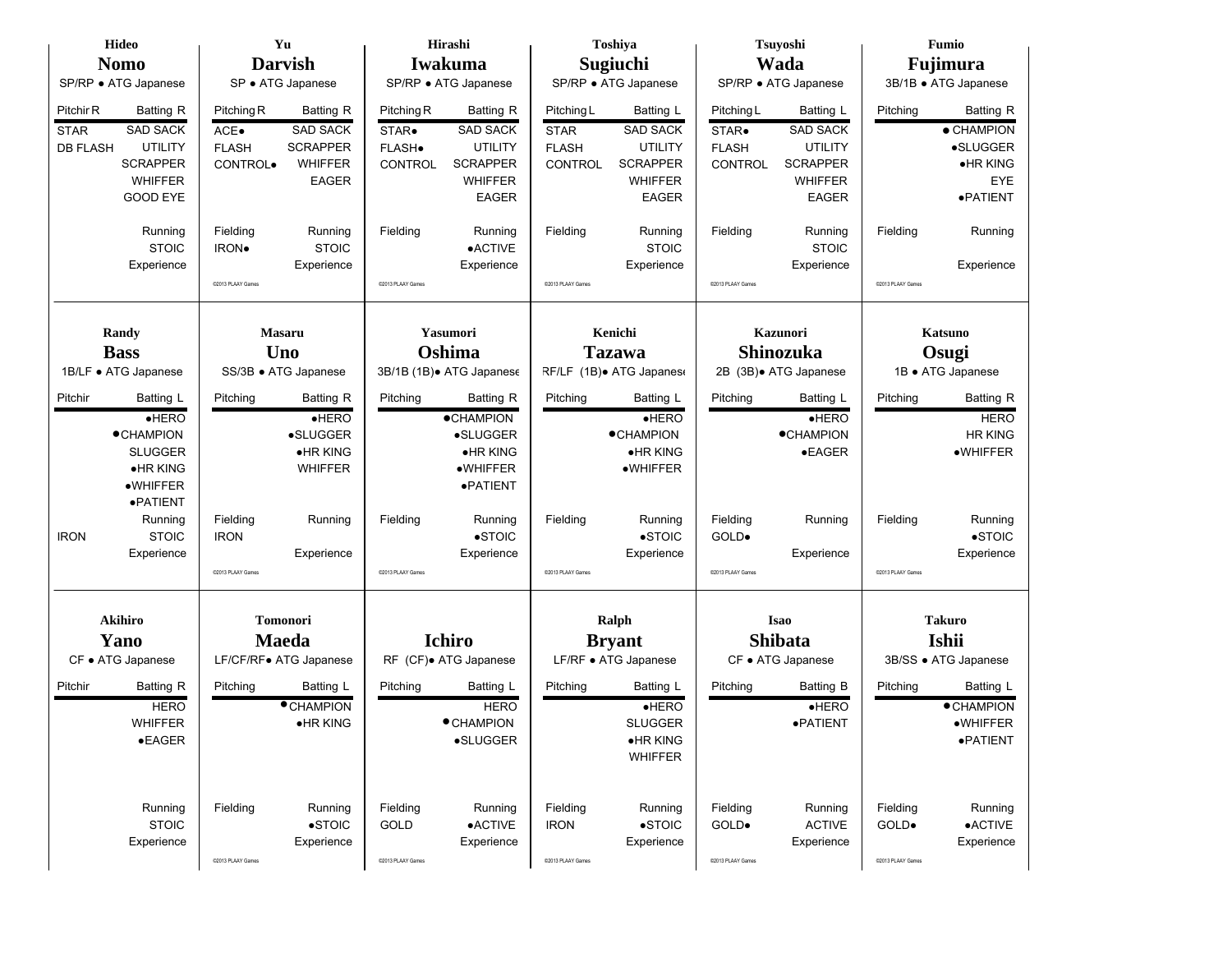| Jun               |                  |                      | <b>Hirokazu</b>          |                    | Yoshiro                |                           | <b>Hiromu</b>          |                    | <b>Tetsuya</b>         |                          | <b>Minoru</b>                |  |
|-------------------|------------------|----------------------|--------------------------|--------------------|------------------------|---------------------------|------------------------|--------------------|------------------------|--------------------------|------------------------------|--|
| Hirota            |                  |                      | <b>Ibata</b>             |                    | Sotokoba               |                           | <b>Matsuoka</b>        |                    | Yoneda                 |                          | <b>Murayama</b>              |  |
| C · ATG Japanese  |                  |                      | SS · ATG Japanese        |                    | SP/RP • ATG Japanese   |                           | SP/RP · ATG Japanese   |                    | SP/RP · ATG Japanese   |                          | SP/RF • ATG Japanese         |  |
| Pitchir           | Batting R        | Pitching             | Batting R<br><b>HERO</b> | Pitching R<br>ACE. | Batting R<br>•SAD SACK | Pitching R<br><b>STAR</b> | Batting R<br>•SAD SACK | Pitching R<br>ACE. | Batting R<br>•SAD SACK | Pitching R<br><b>ACE</b> | Batting R<br><b>•UTILITY</b> |  |
|                   |                  |                      | <b>•SCRAPPER</b>         | FLASH.             | ·UTILITY               | CONTROL.                  | ·UTILITY               | FLASH.             | ·UTILITY               | <b>STAR</b>              | <b>SCRAPPER</b>              |  |
|                   |                  |                      | •WHIFFER                 | <b>CONTROL</b>     | <b>SCRAPPER</b>        |                           | <b>SCRAPPER</b>        | <b>CONTROL</b>     | <b>SCRAPPER</b>        | FLASH.                   | <b>WHIFFER</b>               |  |
|                   |                  |                      |                          |                    | <b>WHIFFER</b>         |                           | <b>WHIFFER</b>         |                    | <b>WHIFFER</b>         | DB CONTRC                | <b>EAGER</b>                 |  |
|                   |                  |                      |                          |                    | <b>EAGER</b>           |                           | <b>EAGER</b>           |                    | $\bullet$ EAGER        |                          |                              |  |
|                   | Running          | Fielding             | Running                  | Fielding           | Running                | Fielding                  | Running                | Fielding           | Running                | Fielding                 | Running                      |  |
| GOLD.             |                  | GOLD                 |                          |                    | <b>STOIC</b>           |                           | <b>STOIC</b>           |                    | <b>STOIC</b>           | GOLD.                    | <b>STOIC</b>                 |  |
|                   | Experience       |                      | Experience               |                    | Experience             |                           | Experience             |                    | Experience             |                          | Experience                   |  |
|                   |                  | @2013 PLAAY Games    |                          | @2013 PLAAY Games  |                        | @2013 PLAAY Games         |                        | @2013 PLAAY Games  |                        | @2013 PLAAY Games        |                              |  |
|                   |                  |                      |                          |                    |                        |                           |                        |                    |                        |                          |                              |  |
| Kazumi            |                  |                      | Tokuji                   |                    | Juzo                   |                           | <b>Shunsuke</b>        |                    | <b>Shingo</b>          |                          | Hitoki                       |  |
| <b>Saitoh</b>     |                  |                      | Kawasaki                 |                    | <b>Sanada</b>          |                           | Watanabe               |                    | <b>Takatsu</b>         | <b>Iwase</b>             |                              |  |
| SP · ATG Japanese |                  | SP/RP · ATG Japanese |                          |                    | SP/RP · ATG Japanese   |                           | SP/RP · ATG Japanese   |                    | CL • ATG Japanese      | CL • ATG Japanese        |                              |  |
| Pitchir R         | Batting R        | Pitching R           | Batting R                | Pitching R         | Batting R              | Pitching R                | Batting R              | Pitching R         | Batting R              | Pitching L               | Batting L                    |  |
| STAR.             | <b>SAD SACK</b>  | ACE.                 | <b>UTILITY</b>           | <b>STAR</b>        | <b>SCRAPPER</b>        | STAR.                     | <b>SAD SACK</b>        | ACE.               | <b>SAD SACK</b>        | ACE                      | <b>UTILITY</b>               |  |
| <b>FLASH</b>      | <b>SCRAPPER</b>  |                      | CONTROL. SCRAPPER        | CONTROL.           |                        | FLASH.                    | <b>UTILITY</b>         | <b>FLASH</b>       | <b>UTILITY</b>         | <b>FLASH</b>             | <b>SCRAPPER</b>              |  |
| <b>CONTROL</b>    | WHIFFER          |                      |                          |                    | ● GOOD EYE             | <b>CONTROL</b>            | <b>SCRAPPER</b>        | CONTROL.           | <b>SCRAPPER</b>        | <b>CONTROL</b>           | <b>WHIFFER</b>               |  |
|                   | <b>EAGER</b>     |                      |                          |                    |                        |                           | <b>WHIFFER</b>         |                    | <b>WHIFFER</b>         |                          | <b>EAGER</b>                 |  |
|                   |                  |                      |                          |                    |                        |                           | <b>EAGER</b>           |                    | <b>EAGER</b>           |                          |                              |  |
|                   | Running          | Fielding             | Running                  | Fielding           | Running                | Fielding                  | Running                | Fielding           | Running                | Fielding                 | Running                      |  |
|                   | <b>STOIC</b>     | GOLD.                | $\bullet$ STOIC          | GOLD.              |                        | <b>IRON</b>               | <b>STOIC</b>           | GOLD.              | <b>STOIC</b>           |                          | <b>STOIC</b>                 |  |
|                   | Experience       |                      | Experience               |                    | Experience             |                           | Experience             |                    | Experience             |                          | Experience                   |  |
|                   |                  | @2013 PLAAY Games    |                          | @2013 PLAAY Games  |                        | @2013 PLAAY Games         |                        | @2013 PLAAY Games  |                        | @2013 PLAAY Games        |                              |  |
|                   |                  |                      |                          |                    |                        |                           |                        |                    |                        |                          |                              |  |
| <b>Kazuhiro</b>   |                  |                      | Masahide                 |                    | Marc                   |                           | <b>Eddie</b>           |                    | Rodney                 |                          | <b>Brad "The Animal"</b>     |  |
| <b>Sasaki</b>     |                  |                      | Kobayashi                |                    | <b>Kroon</b>           |                           | <b>Gaillard</b>        |                    | Pedraza                |                          | <b>Lesley</b>                |  |
| CL · ATG Japanese |                  |                      | CL • ATG Japanese        |                    | CL • ATG Japanese      |                           | CL • ATG Japanese      |                    | CL • ATG Japanese      |                          | CL • ATG Japanese            |  |
| Pitchir R         | <b>Batting R</b> | Pitching R           | Batting R                | Pitching R         | <b>Batting R</b>       | Pitching R                | <b>Batting R</b>       | Pitching R         | Batting R              | Pitching R               | Batting R                    |  |
| <b>ACE</b>        | <b>SAD SACK</b>  | <b>ACE</b>           | <b>SAD SACK</b>          | <b>ACE</b>         | <b>SAD SACK</b>        | ACE.                      | <b>SAD SACK</b>        | <b>ACE</b>         | <b>SAD SACK</b>        | ACE.                     | <b>SAD SACK</b>              |  |
| <b>STAR</b>       | ·UTILITY         | <b>STAR</b>          | <b>UTILITY</b>           | <b>DB FLASH</b>    | UTILITY                | FLASH.                    | <b>UTILITY</b>         | FLASH.             | UTILITY                | FLASH.                   | <b>UTILITY</b>               |  |
| DB FLASH SCRAPPER |                  | FLASH.               | <b>SCRAPPER</b>          |                    | CONTROL. SCRAPPER      | <b>CONTROL</b>            | <b>SCRAPPER</b>        |                    | DB CONTRC SCRAPPER     |                          | <b>SCRAPPER</b>              |  |
| CONTROL . WHIFFER |                  | CONTROL              | <b>WHIFFER</b>           |                    | <b>WHIFFER</b>         |                           | <b>WHIFFER</b>         |                    | <b>WHIFFER</b>         |                          | <b>WHIFFER</b>               |  |
|                   | EAGER            |                      | <b>GOOD EYE</b>          |                    | <b>GOOD EYE</b>        |                           | <b>GOOD EYE</b>        |                    | <b>GOOD EYE</b>        |                          | GOOD EYE                     |  |
|                   | Running          | Fielding             | Running                  | Fielding           | Running                | Fielding                  | Running                | Fielding           | Running                | Fielding                 | Running                      |  |
| GOLD.             | <b>STOIC</b>     |                      | <b>STOIC</b>             |                    | <b>STOIC</b>           | GOLD.                     | <b>STOIC</b>           | GOLD.              | <b>STOIC</b>           |                          | <b>STOIC</b>                 |  |
|                   | Experience       |                      | Experience               |                    | Experience             |                           | Experience             |                    | Experience             |                          | Experience                   |  |
|                   |                  | @2013 PLAAY Games    |                          | @2013 PLAAY Games  |                        | @2013 PLAAY Games         |                        | @2013 PLAAY Games  |                        | @2013 PLAAY Games        |                              |  |